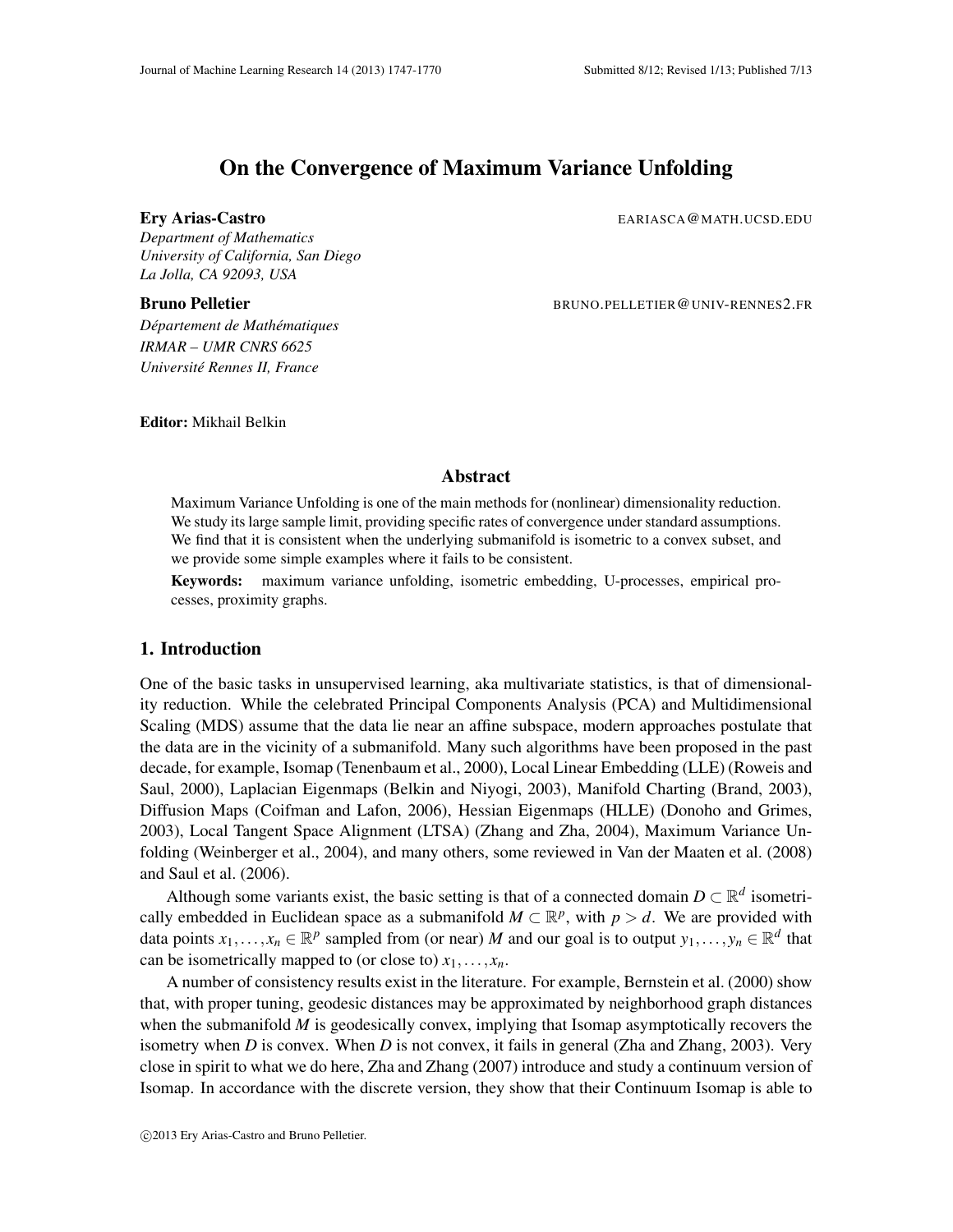recover an isometry when the manifold is isometric to a convex domain in some lower-dimensional Euclidean space. To justify HLLE, Donoho and Grimes (2003) show that the null space of the (continuous) Hessian operator yields an isometric embedding. See also Ye and Zhi (2012) for related results in a discrete setting. Smith et al. (2008) prove that LTSA is able to recover the isometry, but only up to an affine transformation. We also mention other results in the literature which show that, as the sample size increases, the output the algorithm converges to is an explicit continuous embedding. For instance, a number of papers analyze how well the discrete graph Laplacian based on a sample approximates the continuous Laplace-Beltrami operator on a submanifold (Belkin and Niyogi, 2005; von Luxburg et al., 2008; Singer, 2006; Hein et al., 2005; Gine and Koltchinskii, 2006; ´ Coifman and Lafon, 2006), which is intimately related to the Laplacian Eigenmaps. However, such convergence results do not guaranty that the algorithm is successful at recovering the isometry when one exists. In fact, as discussed in detail by Goldberg et al. (2008) and Perrault-Joncas and Meila (2012), many of them fail in very simple settings.

In this paper, we analyze Maximum Variance Unfolding (MVU) in the large-sample limit. We are only aware of a very recent work of Paprotny and Garcke (2012) that establishes that, under the assumption that  $D$  is convex, MVU recovers a distance matrix that approximates the geodesic distance matrix of the data. Our contribution is the following. In Section 2, we prove a convergence result, showing that the optimization problem that MVU solves converges (both in solution space and value) to a continuous version defined on the whole submanifold. The basic assumption here is that the submanifold *M* is compact. In Section 3, we derive quantitative convergence rates, with mild additional regularity assumptions. In Section 4, we consider the solutions to the continuum limit. When *D* is convex, we prove that MVU recovers an isometry. We also provide examples of non-convex *D* where MVU provably fails at recovering an isometry. We also prove that MVU is robust to noise, which Goldberg et al. (2008) show to be problematic for algorithms like LLE, HLLE and LTSA. Some concluding remarks are in Section 5.

# 2. From Discrete MVU to Continuum MVU

In this section we state and prove a qualitative convergence result for MVU. This result applies with only minimal assumptions and its proof is relatively transparent. What we show is that the (discrete) MVU optimization problem converges to an explicit continuous optimization problem when the sample size increases. Although this convergence does not imply a dimensionality reduction per se, the continuous optimization problem is amenable to scrutiny with tools from analysis and geometry, and that will enable us to better understand (in Section 4) when MVU succeeds, and when it fails, at recovering an isometry to a Euclidean domain when it exists.

Let us start by recalling the MVU algorithm (Weinberger and Saul, 2006; Weinberger et al., 2004, 2005). We are provided with data points  $x_1, \ldots, x_n \in \mathbb{R}^p$ . Let  $\|\cdot\|$  denote the Euclidean norm. Let  $\mathcal{Y}_{n,r}$  be the (random) set defined by

$$
\mathcal{Y}_{n,r} = \{y_1, \ldots, y_n \in \mathbb{R}^p : ||y_i - y_j|| \le ||x_i - x_j|| \text{ when } ||x_i - x_j|| \le r\}.
$$

Having chosen a neighborhood radius  $r > 0$ , MVU solves the following optimization problem: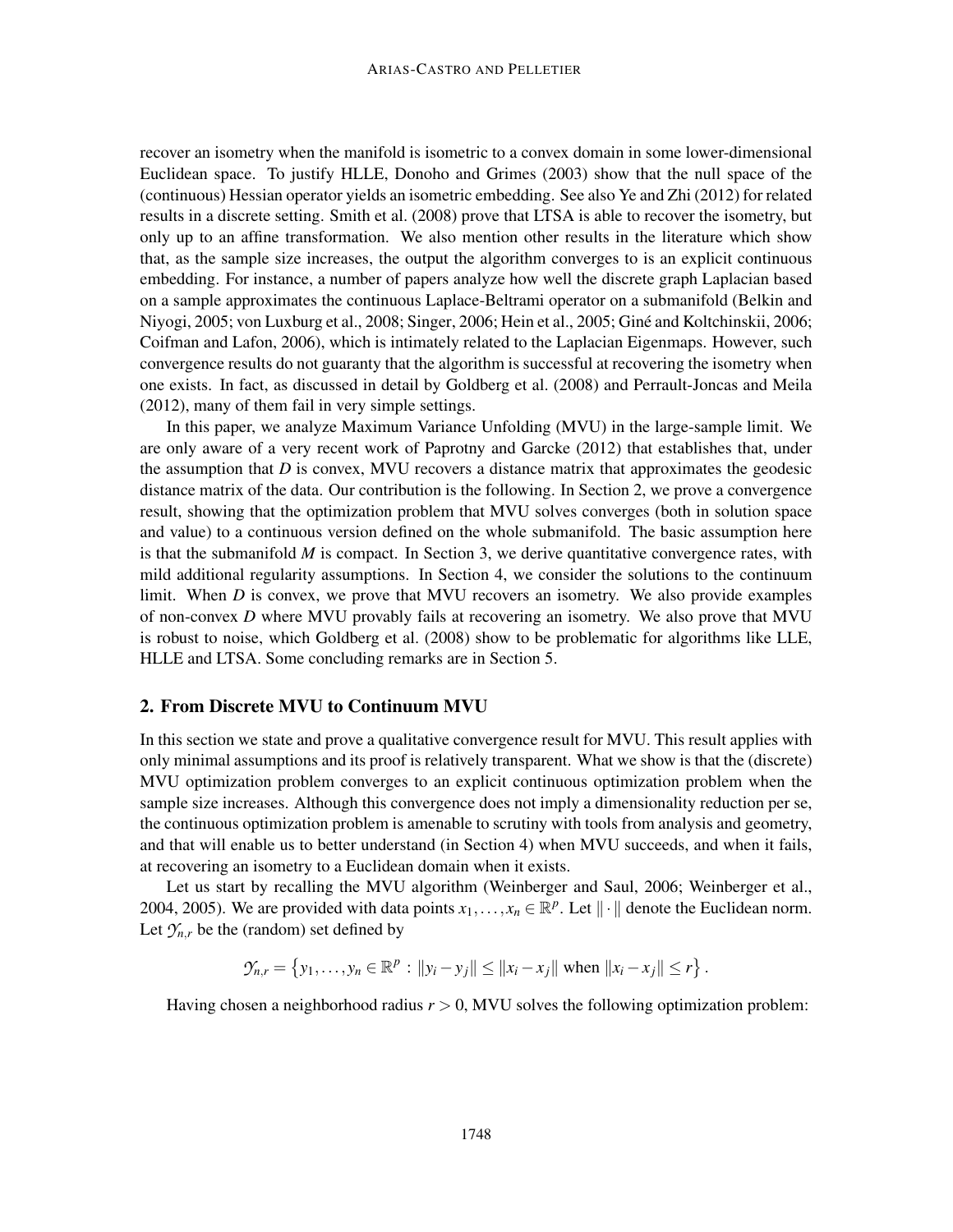#### DISCRETE MVU

Maximize 
$$
\mathcal{E}(Y) := \frac{1}{n(n-1)} \sum_{i=1}^{n} \sum_{j \neq i} ||y_i - y_j||^2
$$
, over  $Y = (y_1, \dots, y_n)^T \in \mathbb{R}^{n \times p}$ ,  
subject to  $Y \in \mathcal{Y}_{n,r}$ . (1)

When the data points are sampled from a distribution  $\mu$  with support  $M$ , our main result in this section is to show that, when *M* is sufficiently regular and  $r = r_n \rightarrow 0$  sufficiently slowly, the discrete optimization problem converges to the following continuous optimization problem:

#### CONTINUUM MVU

Maximize  $\mathcal{L}(f) :=$ *M* × *M*  $||f(x) - f(x')||^2 \mu(\mathrm{d}x)\mu(\mathrm{d}x')$ , over *f* : *M* →  $\mathbb{R}^p$ , subject to *f* is Lipschitz with  $||f||_{\text{Lip}} \leq 1$ .

 $||f||_{\text{Lip}}$  denotes the smallest Lipschitz constant of a function *f*. It is important to realize that the Lipschitz condition is with respect to the intrinsic metric on *M* (i.e., the metric inherited from the ambient space  $\mathbb{R}^p$ ), defined as follows: for  $x, x' \in M$ , let

$$
\delta_M(x,x') = \inf\{T : \exists \gamma : [0,T] \to M, \ 1\text{-Lipschitz, with } \gamma(0) = x \text{ and } \gamma(T) = x'\}.
$$

When *M* is compact, the infimum is attained. In that case,  $\delta_M(x, x')$  is the length of the shortest continuous path on *M* starting at *x* and ending at *x*<sup>'</sup>, and  $(M, \delta_M)$  is a complete metric space, also called a *length space* in the context of metric geometry (Burago et al., 2001). Then  $f : M \to \mathbb{R}^p$  is Lipschitz with  $|| f ||_{\text{Lip}} \leq L$  if

$$
||f(x) - f(x')|| \le L \delta_M(x, x'), \ \forall x, x' \in M.
$$
 (2)

For any  $L > 0$ , denote by  $\mathcal{F}_L$  the class of Lipschitz functions  $f : M \to \mathbb{R}^p$  satisfying (2).

One of the central condition is that *M* is sufficiently regular that the intrinsic metric on *M* is locally close to the ambient Euclidean metric.

*Regularity assumption.* There is a non-decreasing function  $c : [0, \infty) \to [0, \infty)$  such that  $c(r) \to 0$ when  $r \to 0$ , such that, for all  $x, x' \in M$ ,

$$
\delta_M(x, x') \le (1 + c(||x - x'||)) ||x - x'||. \tag{3}
$$

This assumption is also central to Isomap. Bernstein et al. (2000) prove that it holds when *M* is a compact, smooth and geodesically convex submanifold (e.g., without boundary). In Lemma 4, we extend this to compact, smooth submanifolds with smooth boundary, and to tubular neighborhoods of such sets. The latter allows us to study noisy settings.

Note that we always have

$$
||x - x'|| \le \delta_M(x, x'). \tag{4}
$$

Let  $S_1$  denote the set of functions that are solutions of Continuum MVU. We state the following qualitative result that makes minimal assumptions.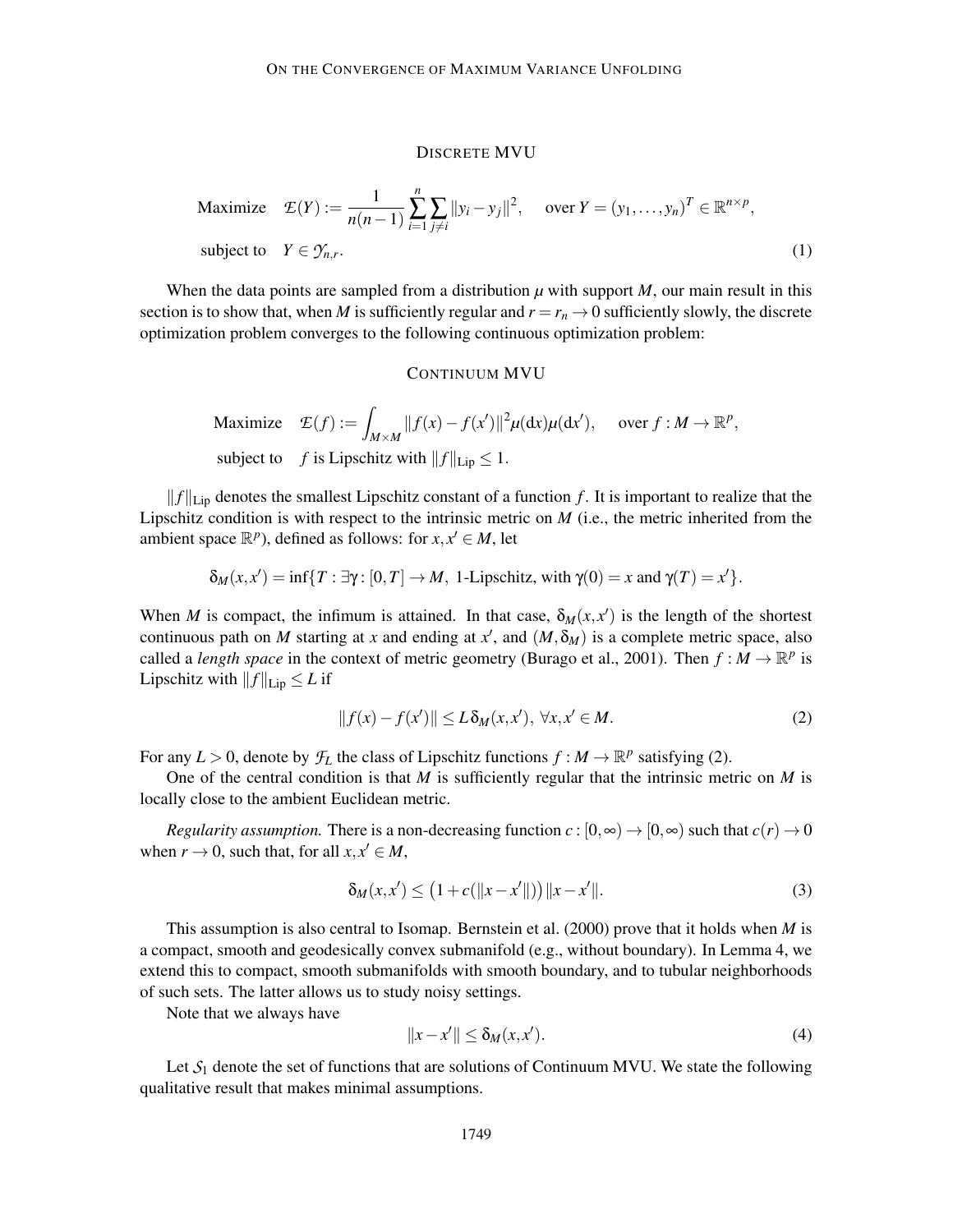**Theorem 1** Let  $\mu$  be a (Borel) probability distribution with support  $M \subset \mathbb{R}^p$ , which is connected, *compact and satisfying* (3)*, and assume that*  $x_1, \ldots, x_n$  *are sampled independently from*  $\mu$ *. Then, for*  $r_n \rightarrow 0$  *sufficiently slowly, we have* 

$$
\sup\{\mathcal{E}(Y):Y\in\mathcal{Y}_{n,r_n}\}\to\sup\{\mathcal{E}(f):f\in\mathcal{F}_1\},\tag{5}
$$

*and for any solution*  $\hat{Y}_n = (\hat{y}_1, \ldots, \hat{y}_n)$  *of Discrete MVU*,

$$
\inf_{f \in S_1} \max_{1 \le i \le n} \|\hat{y}_i - f(x_i)\| \to 0,
$$
\n(6)

*almost surely as n*  $\rightarrow \infty$ *.* 

Thus Discrete MVU converges to Continuum MVU in the large sample limit, if *M* satisfies the crucial regularity condition (3) and other mild assumptions. In Section 3, we provide explicit quantitative bounds for the convergence results (5) and (6) at the very end, under some additional (though natural) assumptions. In Section 4, we focus entirely on Continuum MVU, with the goal of better understanding the functions that are solutions to that optimization problem. Because of (6), we know that the output of Discrete MVU converges in a strong sense to one of these functions.

The rest of the section is dedicated to proving Theorem 1. We divide the proof into several parts which we discuss at length, and then assemble to prove the theorem.

# 2.1 Coverings and Graph Neighborhoods

For  $r > 0$ , let  $G_r$  denote the undirected graph with nodes  $x_1, \ldots, x_n$  and an edge between  $x_i$  and  $x_j$ if  $||x_i - x_j||$  ≤ *r*. This is the *r*-neighborhood graph based on the data. Remember that we consider Discrete MVU with  $r = r_n \to 0$  as the sample size  $n \to \infty$ . For the result to hold, it is essential that *G*<sub>*r<sub>n</sub>*</sub> be connected, for otherwise sup $\{E(Y): Y \in \mathcal{Y}_{n,r_n}\} = \infty$ , while sup $\{E(f): f \in \mathcal{F}_1\}$  is finite. The latter comes from the fact that, for any  $f \in \mathcal{F}_1$ ,

$$
\mathcal{E}(f) \le \int_{M \times M} \delta_M(x, x')^2 \mu(\mathrm{d}x) \mu(\mathrm{d}x') \le \mathrm{diam}(M)^2,
$$

where we used (2) in the first inequality, and  $\text{diam}(M)$  is the intrinsic diameter of *M*, that is,

$$
diam(M) := \sup_{x,x' \in M} \delta_M(x,x').
$$

Recall that the only assumptions on *M* made in Theorem 1 are that *M* is compact, connected, and satisfies (3), and this implies that diam( $M$ ) <  $\infty$ . Indeed, as a compact subset of  $\mathbb{R}^p$ , M is bounded, hence  $\sup_{x,x'\in M}$   $||x-x'|| < \infty$ . Reporting this in (3) immediately implies that diam(*M*) <  $\infty$ .

That said, we ask more of  $(r_n)$  than simply having  $G_{r_n}$  connected. For  $\eta > 0$ , define

$$
\Lambda(\eta)=\{\forall x\in M, \exists i=1,\ldots,n: ||x-x_i||\leq \eta\},\
$$

which is the event that  $x_1, \ldots, x_n$  forms an  $\eta$ -covering of *M*.

*Connectivity requirement.*  $r_n \to 0$  in such a way that

$$
\sum_{n=1}^{\infty} \mathbb{P}\left(\Lambda(\lambda_n r_n)^c\right) < \infty, \text{ for some sequence } \lambda_n \to 0. \tag{7}
$$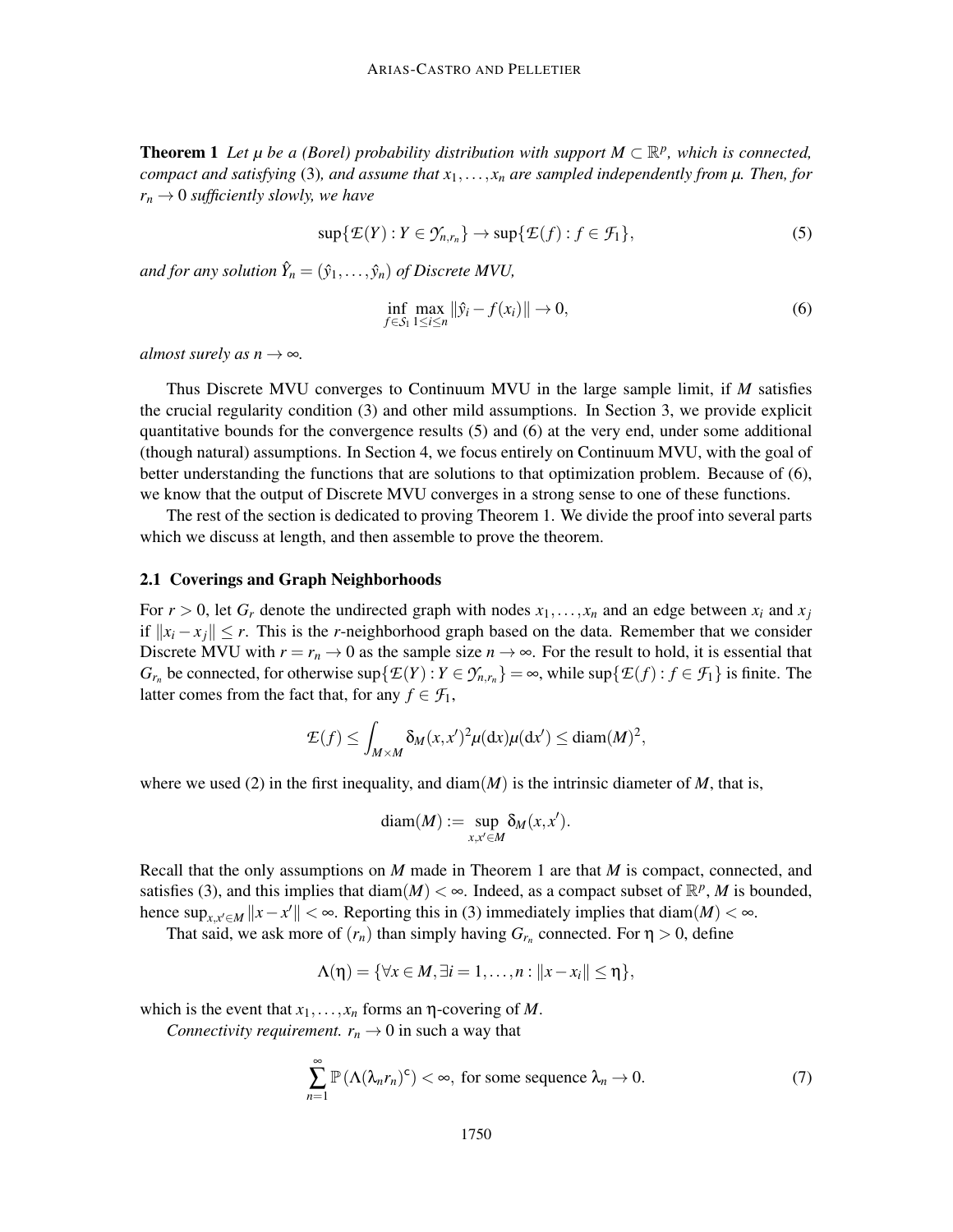Since *M* is the support of  $\mu$ , there is always a sequence  $(r_n)$  that satisfy the Connectivity requirement. For  $\eta > 0$ , we say that  $z_1, \ldots, z_N \in M$  is  $\eta$ -packing (for the Euclidean metric) if it is a maximal collection of points such that  $||z_i - z_j|| > \eta$  for all  $i \neq j$ , meaning there is no other point  $z \in M$  such that  $||z - z_i|| > \eta$  for all *i*. By definition then, an  $\eta$ -packing  $z_1, \ldots, z_N \in M$  is also an η-covering, in the sense that, for all *z* ∈ *M*, there is *i* ∈ {1,...,*N*} such that  $||z - z_i||$  ≤ η. (Note that not all η-coverings are η-packings.) Let *N*<sup>η</sup> denote the maximum cardinality of an η-packing of *M*. By compactness of *M*,  $N_{\eta} < \infty$  for any  $\eta > 0$ . Let  $p_{\eta} = \min_j \mu(B(z_j, \eta))$ , where  $B(z, \eta)$  denotes the Euclidean ball centered at *z* and of radius  $\eta > 0$ . Since *M* is the support of  $\mu$ ,  $\mu(B(z, \eta)) > 0$  for any  $z \in M$  and any  $\eta > 0$ . Hence,  $p_{\eta} > 0$  for any  $\eta > 0$ . We have

$$
\mathbb{P}(\Lambda(2\eta)^c) = \mathbb{P}(\text{there exists } x \in M : \forall i = 1, ..., n, ||x - x_i|| > 2\eta)
$$
  
\n
$$
\leq \mathbb{P}(\text{there is } j \text{ such that } B(z_j, \eta) \text{ is empty of data points})
$$
  
\n
$$
\leq \sum_{j=1}^{N_{\eta}} \mathbb{P}(B(z_j, \eta) \text{ is empty of data points})
$$
  
\n
$$
\leq N_{\eta}(1 - p_{\eta})^n.
$$

Let  $\eta_n = \inf\{\eta > 0 : N_\eta(1 - p_\eta)^n \leq 1/n^2\}$ ; the sequence  $1/n^2$  is chosen here for the simplicity of the exposition, but more general sequence can be considered, as will become apparent at the end of the paragraph.

Since  $p_{\eta} > 0$  for all  $\eta > 0$ ,  $\eta_n \to 0$ . To see this, let  $\eta^* = \text{diam}(M)$ . Clearly, for all  $\eta \geq \eta^*$ ,  $p_{\eta} = 1$ , which implies that the set of  $\eta > 0$  such that  $N_{\eta}(1 - p_{\eta})^n \leq 1/n^2$  is non-empty. In particular, for all  $n \geq 1$ , we have  $\eta_n \leq \eta^*$ . Now, let  $\varepsilon > 0$  be fixed. Since  $p_{\varepsilon} > 0$ , there exists an integer  $n_{\varepsilon}$  such that  $N_{\epsilon}(1-p_{\epsilon})^n$  ≤ 1/*n*<sup>2</sup> for all *n* ≥ *n*<sub>ε</sub>, so that  $η_n$  ≤ ε for all *n* ≥ *n*<sub>ε</sub>. Since ε is arbitrary, this proves that the sequence  $(\eta_n)$  converges to 0 as *n* tends to infinity.

With such a choice of  $(\eta_n)$ , we have  $\sum_{n\geq 1} \mathbb{P}(\Lambda(2\eta_n)^c) \leq \sum_{n\geq 1} 1/n^2 < \infty$ . Therefore, if we take  $r_n = \sqrt{\eta_n}$ , it satisfies the Connectivity requirement. In Section 3.2 we derive a quantitative bound on  $r_n$  that guaranty (7) under additional assumptions. Note that the sequence  $(1/n^2)$  in the definition of  $\eta_n$  can be replaced by any summable decreasing sequence.

The rationale behind the requirement on  $(r_n)$  is the same as in Bernstein et al. (2000): it allows to approximate each curve on *M* with a path in  $G_{r_n}$  of nearly the same length. We use this in the following subsection.

#### 2.2 Interpolation

Assuming that the sampling is dense enough that  $\Lambda(\eta)$  holds, we interpolate a set of vectors  $Y \in \mathcal{Y}_{n,r}$ with a Lipschitz function  $f \in \mathcal{F}_{1+O(\eta/r)}$ . Formally, we have the following.

**Lemma 1** Assume that  $\Lambda(\eta)$  holds for some  $\eta \le r/4$ . Then any vector  $Y = (y_1, \ldots, y_n) \in \mathcal{Y}_{n,r}$  is of *the form*  $Y = (f(x_1),..., f(x_n))$  *for some*  $f \in \mathcal{F}_{1+6n/r}$ .

We prove this result. The first step is to show that this is at all possible in the sense that

$$
||y_i - y_j|| \le (1 + 6\eta/r)\delta_M(x_i, x_j), \forall i, j.
$$
\n(8)

This shows that the map  $g: \{x_1, \ldots, x_n\} \to \mathbb{R}^p$  defined by  $g(x_i) = y_i$  for all *i*, is Lipschitz (for  $\delta_M$  and the Euclidean metrics) with constant  $L = 1 + 6\eta/r$ . We apply a form of Kirszbraun's Extension— Lang and Schroeder (1997, Theorem B) or Brudnyi and Brudnyi (2012, Theorem 1.26)—to extend *g* to the whole *M* into  $f \in \mathcal{F}_{1+6\eta/r}$ .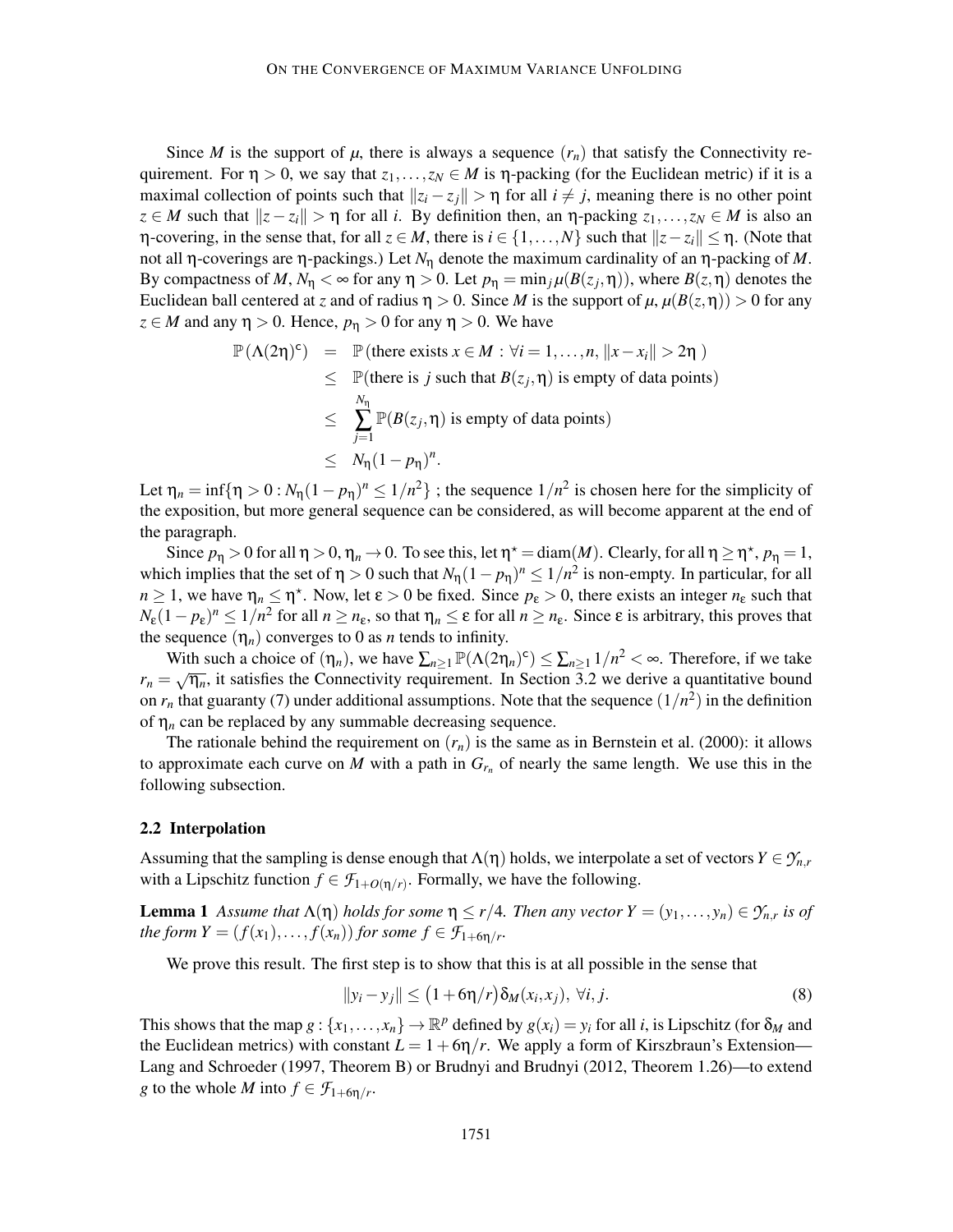Therefore, let's turn to proving (8). The arguments are very similar to those in Bernstein et al. (2000). If  $\delta_M(x_i, x_j) \le r$ , then, by (4),  $||x_i - x_j|| \le r$ , which implies that

$$
||y_i - y_j|| \leq ||x_i - x_j|| \leq \delta_M(x_i, x_j).
$$

Now suppose that  $\delta_M(x_i, x_j) > r$ . Let  $\gamma$  be a path in *M* connecting  $x_i$  to  $x_j$  of minimal length  $l = \delta_M(x_i, x_j)$ . Split  $\gamma$  into *N* arcs of lengths  $l_1 = r/2$  plus one arc of length  $l_{N+1} < l_1$ , so that

$$
\frac{l}{l_1} - 1 \leq N \leq \frac{l}{l_1}.
$$

Denote by  $x_i = x'_0, x'_1, \ldots, x'_N, x'_{N+1} = x_j$  the extremities of the arcs along γ.

For  $k = 1, ..., N$ , let  $t_k \in \arg \min_t ||x'_k - x_t||$ . Assuming  $\Lambda_n(\eta)$  holds, for all  $k$  we have  $\delta_M(x'_k, x_{t_k}) \le$ η, so that

$$
||x_{t_k}-x_{t_{k-1}}||\leq \delta_M(x_{t_k},x_{t_{k-1}})\leq \delta_M(x'_k,x'_{k-1})+2\eta\leq l_1+2\eta\leq r/2+2(r/4)=r.
$$

Hence, because  $Y = (y_1 \dots, y_n) \in \mathcal{Y}_{n,r}$ ,

$$
||y_{t_k}-y_{t_{k-1}}||\leq l_1+2\eta.
$$

Similarly, for the last arc, recalling that  $x_{t_{N+1}} = x_j$ , we have  $\delta_M(x_j, x_{t_N}) \le l_{N+1} + \eta < l_1 + \eta < r$ , and therefore

$$
||y_{t_{N+1}}-y_{t_N}||\leq l_{N+1}+\eta.
$$

Consequently,

$$
||y_i - y_j|| \le N(l_1 + 2\eta) + (l_{N+1} + \eta)
$$
  
= Nl\_1 + l\_{N+1} + (2N + 1)\eta  
= l + (2N + 1)\eta.

We have

$$
(2N+1)\eta \le \left(2\frac{l}{l_1}+1\right)\eta \le l\frac{3\eta}{l_1} = l\frac{6\eta}{r},
$$

and so (8) holds.

#### 2.3 Bounds on The Energy

We call *E* the energy functional. For a function  $f: \{x_1, \ldots, x_n\} \rightarrow \mathbb{R}^p$ , let  $Y_n(f) = (f(x_1),..., f(x_n))^T \in \mathbb{R}^{n \times p}$ . Assume that  $\Lambda(\eta)$  holds  $\eta \le r/4$ . Then Lemma 1 implies that any  $Y \in \mathcal{Y}_{n,r}$  is equal to  $Y_n(f)$  for some  $f \in \mathcal{F}_{1+6\eta/r}$ . Hence,

$$
\sup_{Y \in \mathcal{Y}_{n,r}} \mathcal{L}(Y) \leq \sup_{f \in \mathcal{F}_{1+\delta \eta/r}} \mathcal{L}(Y_n(f)). \tag{9}
$$

Recall the function  $c(r)$  introduced in (3), and assume that  $r > 0$  is small enough that  $c(r) < 1$ . For  $f \in \mathcal{F}_{1-c(r)}$ , and for any *i*, *j* such that  $||x_i - x_j|| \le r$ , we have

$$
||f(x_i)-f(x_j)|| \le (1-c(r))\delta_M(x_i,x_j) \le (1-c(r))(1+c(||x_i-x_j||))||x_i-x_j||.
$$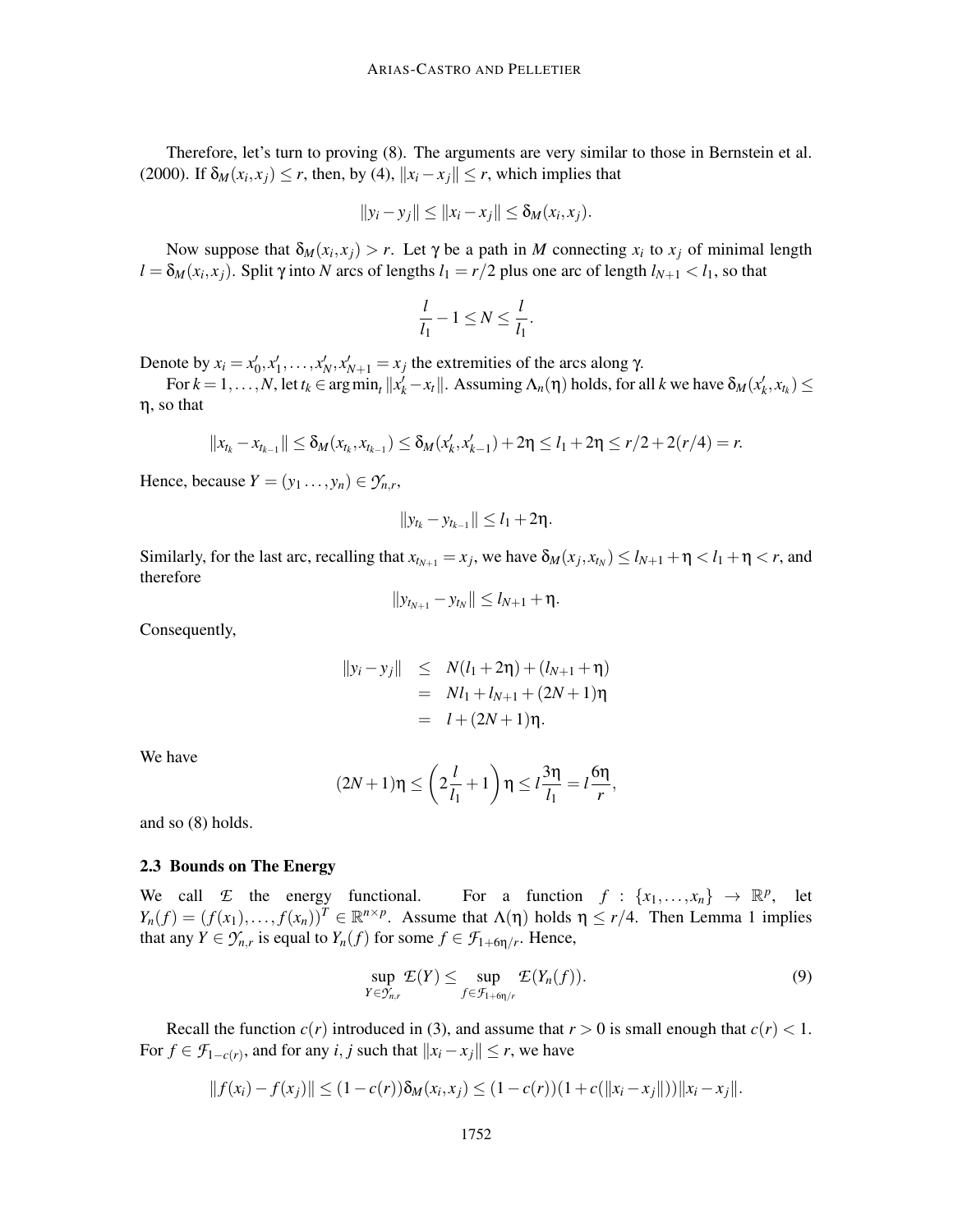Since the function *c* is non-decreasing,  $c(||x_i - x_j||) \le c(r)$ , and so

$$
||f(x_i) - f(x_j)|| \le (1 - c(r)^2) ||x_i - x_j|| \le ||x_i - x_j||.
$$

Consequently,  $Y_n(f) \in \mathcal{Y}_{n,r}$ , implying that

$$
\sup_{Y \in \mathcal{Y}_{n,r}} \mathcal{L}(Y) \ge \sup_{f \in \mathcal{F}_{1-c(r)}} \mathcal{L}(Y_n(f)). \tag{10}
$$

As a result of  $(9)$  and  $(10)$ , we have

$$
\left|\sup_{Y\in\mathcal{Y}_{n,r}}\mathcal{E}(Y)-\sup_{f\in\mathcal{F}_1}\mathcal{E}(f)\right|\leq \sup_{1-c(r)\leq L\leq 1+6\eta/r}\left|\sup_{f\in\mathcal{F}_L}\mathcal{E}(Y_n(f))-\sup_{f\in\mathcal{F}_1}\mathcal{E}(f)\right|.\tag{11}
$$

We have

$$
\Big|\sup_{f\in\mathcal{F}_L}\mathcal{E}(Y_n(f))-\sup_{f\in\mathcal{F}_L}\mathcal{E}(f)\Big|\leq \sup_{f\in\mathcal{F}_L}\big|\mathcal{E}(Y_n(f))-\mathcal{E}(f)\big|,
$$

and applying the triangle inequality, we arrive at

$$
\big|\sup_{f\in\mathcal{F}_L}\mathcal{E}(Y_n(f)) - \sup_{f\in\mathcal{F}_1}\mathcal{E}(f)\big|\leq \sup_{f\in\mathcal{F}_L}\big|\mathcal{E}(Y_n(f)) - \mathcal{E}(f)\big| + \big|\sup_{f\in\mathcal{F}_L}\mathcal{E}(f) - \sup_{f\in\mathcal{F}_1}\mathcal{E}(f)\big|.
$$

Since  $\mathcal{F}_L = L\mathcal{F}_1$  and  $\mathcal{E}(Lf) = L^2 \mathcal{E}(f)$ , we have

$$
\left|\sup_{f\in\mathcal{F}_L}\mathcal{E}(f)-\sup_{f\in\mathcal{F}_1}\mathcal{E}(f)\right|\leq |L^2-1|\sup_{f\in\mathcal{F}_1}\mathcal{E}(f)\leq |L^2-1|\operatorname{diam}(M)^2,
$$

and

$$
\sup_{f \in \mathcal{F}_L} \left| \mathcal{E}(Y_n(f)) - \mathcal{E}(f) \right| = L^2 \sup_{f \in \mathcal{F}_1} \left| \mathcal{E}(Y_n(f)) - \mathcal{E}(f) \right|.
$$
 (12)

Consequently,

$$
\big|\sup_{f\in\mathcal{F}_L}\mathcal{E}(Y_n(f))-\sup_{f\in\mathcal{F}_1}\mathcal{E}(f)\big|\leq L^2\sup_{f\in\mathcal{F}_1}\big|\mathcal{E}(Y_n(f))-\mathcal{E}(f)\big|+|L^2-1|\operatorname{diam}(M)^2.
$$

Reporting this inequality in (11) on the event  $\Lambda(\eta)$  with  $\eta \le r/4$ , we have

$$
\left|\sup_{Y \in \mathcal{Y}_{n,r}} \mathcal{E}(Y) - \sup_{f \in \mathcal{F}_1} \mathcal{E}(f)\right| \le (1 + 6\eta/r)^2 \sup_{f \in \mathcal{F}_1} \left|\mathcal{E}(Y_n(f)) - \mathcal{E}(f)\right| + \beta(r,\eta)\left(2 + \beta(r,\eta)\right) \text{diam}(M)^2,
$$
\n(13)

where  $\beta(r, \eta) := \max(c(r), 6\eta/r)$ .

Finally, we show that  $E$  is continuous (in fact Lipschitz) on  $\mathcal{F}_1$  for the supnorm. For any  $f$  and *g* in  $\mathcal{F}_1$ , and any *x* and *x*<sup> $\prime$ </sup> in *M*, we have:

$$
\begin{aligned}\n||f(x) - f(x')||^2 - ||g(x) - g(x')||^2| \\
&\leq ||f(x) - f(x') - g(x) + g(x')|| ||f(x) - f(x') + g(x) - g(x')|| \\
&\leq [||f(x) - g(x)|| + ||f(x') - g(x')||] [||f(x) - f(x')|| + ||g(x) - g(x')||] \\
&\leq 4||f - g||_{\infty} \operatorname{diam}(M).\n\end{aligned}
$$

The first inequality is that of Cauchy-Schwarz. Hence,

$$
\left|\mathcal{E}(f) - \mathcal{E}(g)\right| \le 4\|f - g\|_{\infty} \operatorname{diam}(M),\tag{14}
$$

and

$$
\left|\mathcal{E}(Y_n(f)) - \mathcal{E}(Y_n(g))\right| \le 4\|f - g\|_{\infty} \operatorname{diam}(M). \tag{15}
$$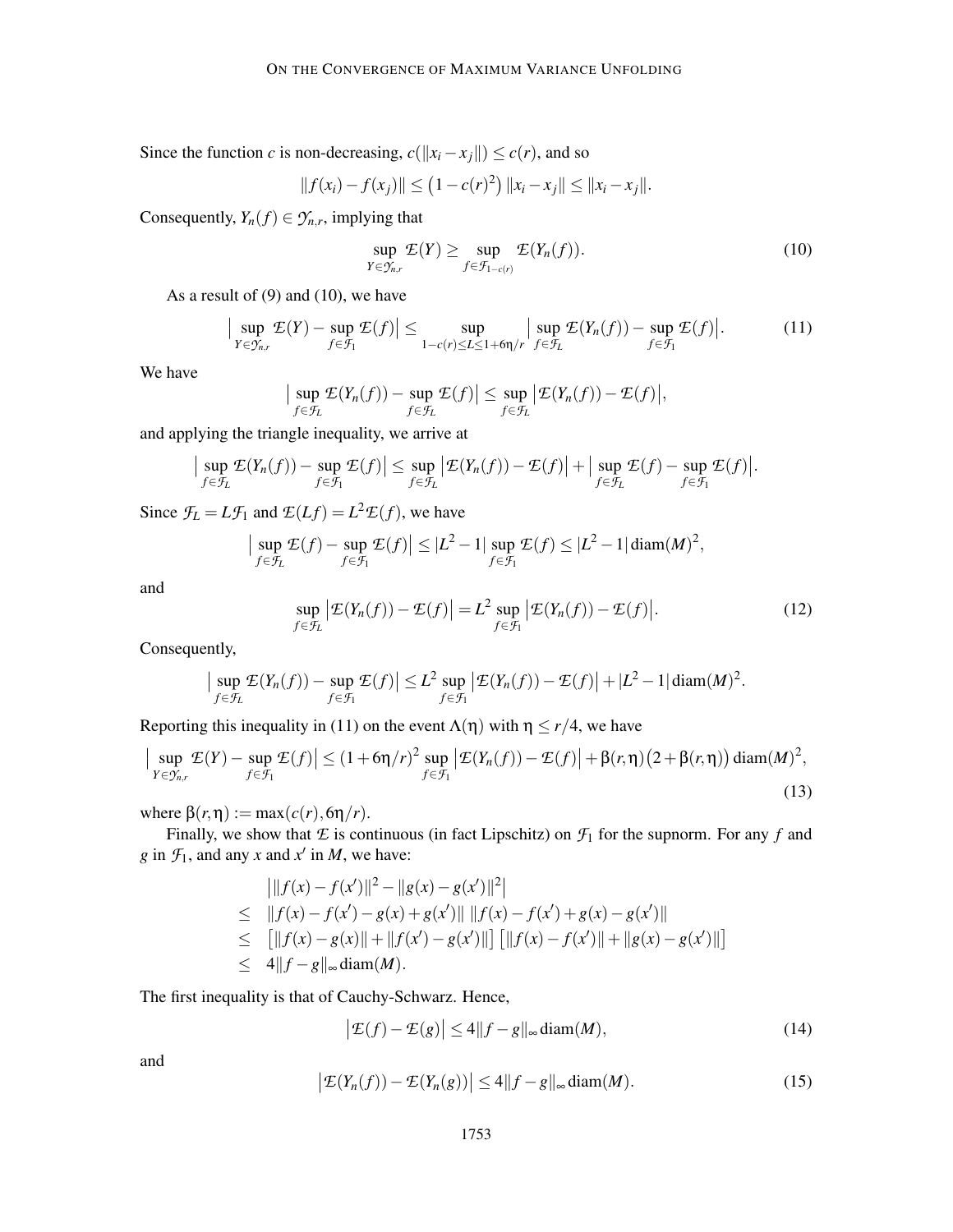#### 2.4 More Coverings and the Law of Large Numbers

The last step is to show that the supremum of the empirical process (12) converges to zero. For this, we use a packing (covering) to reduce the supremum over  $\mathcal{F}_1$  to a maximum over a finite set of functions. We then apply the Law of Large Numbers to each difference in the maximization.

Fix  $x_0 \in M$  and define

$$
\mathcal{F}_1^0 = \{ f \in \mathcal{F}_1 : f(x_0) = 0 \}.
$$

Note that  $f \in \mathcal{F}_1$  if, and only if,  $f - f(x_0) \in \mathcal{F}_1^0$ , and by the fact that  $\mathcal{E}(f + a) = \mathcal{E}(f)$  for any function or vector *f* and any constant  $a \in \mathbb{R}^p$ , we have

$$
\sup_{f \in \mathcal{F}_1} \left| \mathcal{E}(Y_n(f)) - \mathcal{E}(f) \right| = \sup_{f \in \mathcal{F}_1^0} \left| \mathcal{E}(Y_n(f)) - \mathcal{E}(f) \right|.
$$

The reason to use  $\mathcal{F}_1^0$  is that it is bounded in supnorm. Indeed, for  $f \in \mathcal{F}_1^0$ , we have

$$
||f(x)|| = ||f(x) - f(x_0)|| \le \delta_M(x, x_0) \le \text{diam}(M), \ \forall x \in M.
$$

Let  $\mathcal{N}_{\infty}(\mathcal{F}_1^0, \varepsilon)$  denote the covering number of  $\mathcal{F}_1^0$  for the supremum norm, that is, the minimal number of balls that are necessary to cover  $\mathcal{F}_1^0$ , and let  $f_1, ..., f_N \in \mathcal{F}_1$  be an  $\varepsilon$ -covering of  $\mathcal{F}_1^0$  of minimal size  $N := \mathcal{N}_{\infty}(\mathcal{F}_1^0, \varepsilon)$ . Since  $\mathcal{F}_1^0$  is equicontinuous and bounded, it is topology of the supremum norm by the Arzelà-Ascoli Theorem, so that  $\mathcal{N}_{\infty}(\mathcal{F}_1^0,\epsilon)<\infty$  for any  $\epsilon > 0$ .

Fix  $f \in \mathcal{F}_1^0$  and let *k* be such that  $||f - f_k|| \le \varepsilon$ . By (14) and (15), we have

$$
|\mathcal{E}(Y_n(f)) - \mathcal{E}(f)| \leq |\mathcal{E}(Y_n(f)) - \mathcal{E}(Y_n(f_k))| + |\mathcal{E}(Y_n(f_k)) - \mathcal{E}(f_k)| + |\mathcal{E}(f_k) - \mathcal{E}(f)|
$$
  
\n
$$
\leq 8 \operatorname{diam}(M) \|f - f_k\|_{\infty} + |\mathcal{E}(Y_n(f_k)) - \mathcal{E}(f_k)|
$$
  
\n
$$
= 8 \operatorname{diam}(M) \varepsilon + |\mathcal{E}(Y_n(f_k)) - \mathcal{E}(f_k)|.
$$

Thus,

$$
\sup_{f \in \mathcal{F}_1} \left| \mathcal{E}(Y_n(f)) - \mathcal{E}(f) \right| \le 8 \operatorname{diam}(M)\varepsilon + \max\{|\mathcal{E}(Y_n(f_k)) - \mathcal{E}(f_k)| : k = 1, ..., \mathcal{N}_\infty(\mathcal{F}_1^0, \varepsilon)\}.
$$
 (16)

The Law of Large Numbers (LLN) imply that, for any bounded  $f$ ,  $\mathcal{L}(Y_n(f)) \to \mathcal{L}(f)$ , almost surely as  $n \rightarrow \infty$ . Indeed,

$$
\mathcal{E}(Y_n(f)) = \frac{n^2}{n(n-1)} \frac{1}{n^2} \sum_{i,j} ||f(x_i) - f(x_j)||^2
$$
  
= 
$$
\frac{2n}{n-1} \left[ \frac{1}{n} \sum_i ||f(x_i)||^2 - \left\| \frac{1}{n} \sum_i f(x_i) \right\|^2 \right]
$$
  

$$
\to 2 \mathbb{E} ||f(x)||^2 - 2||\mathbb{E}f(x)||^2 = \mathcal{E}(f), \text{ almost surely as } n \to \infty,
$$

by the LLN applied to each term. Therefore, when  $\epsilon > 0$  is fixed, the second term in (16) tends to zero almost surely, and since  $\varepsilon > 0$  is arbitrary, we conclude that

$$
\sup_{f \in \mathcal{F}_1} \left| \mathcal{E}(Y_n(f)) - \mathcal{E}(f) \right| \to 0, \text{ in probability, as } n \to \infty. \tag{17}
$$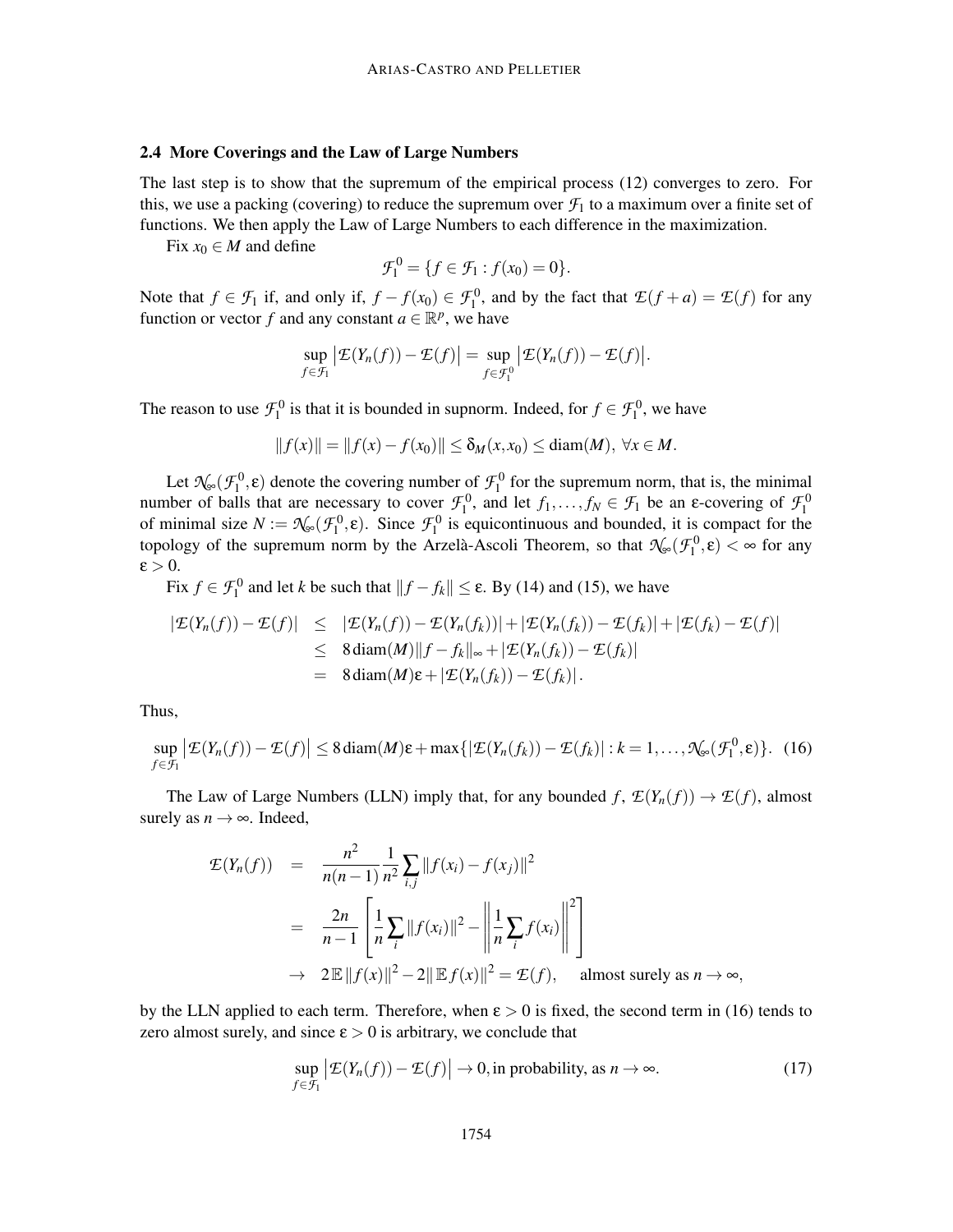## 2.5 Large Deviations of the Sample Energy

To show an almost sure convergence in (17), we need to refine the bound on the supremum of the empirical process (12). For this, we apply Hoeffding's Inequality for U-statistics (Hoeffding, 1963), which is a special case of (de la Peña and Giné, 1999, Theorem 4.1.8).

**Lemma 2 (Hoeffding's Inequality for U-statistics)** Let  $\phi : M \times M \to \mathbb{R}$  be a bounded measurable *map, and let*  $\{x_i : i \geq 1\}$  *be a sequence of i.i.d. random variables with values in M. Assume that*  $\mathbb{E}[\phi(x_1, x_2)] = 0$  *and that*  $b := \|\phi\|_{\infty} < \infty$ *, and let*  $\sigma^2 = \text{Var}(\phi(x_1, x_2))$ *. Then, for all t* > 0*,* 

$$
\mathbb{P}\left[\frac{1}{n(n-1)}\sum_{1\leq i\neq j\leq n}\phi(x_i,x_j)>t\right]\leq \exp\left(-\frac{nt^2}{5\sigma^2+3bt}\right)
$$

Let  $f \in \mathcal{F}_1$ . To bound the deviations of  $\mathcal{L}(Y_n(f))$ , we apply this result with  $\phi(x, x') = ||f(x) - f(x)||$  $f(x')$ <sup>2</sup> –  $\mathcal{E}(f)$ . Then,

$$
\mathcal{L}(Y_n(f)) - \mathcal{L}(f) = \frac{1}{n(n-1)} \sum_{i \neq j} \phi(x_i, x_j).
$$

By construction,  $\mathbb{E}[\phi(x_1, x_2)] = 0$ . Since *f* is Lipschitz with constant 1, for any *x* and *x'* in *M*,  $|| f(x) - f(x)||$  $f(x')\|^2 \leq \text{diam}(M)^2$  and  $\mathcal{L}(f) \leq \text{diam}(M)^2$ . Hence  $\|\phi\|_{\infty} \leq \text{diam}(M)^2$ , and  $\text{Var}(\phi(x_1, x_2)) \leq \|\phi\|_{\infty}^2 \leq$  $\text{diam}(M)^4$ . Applying Lemma 2 (twice), we deduce that, for any  $\varepsilon > 0$ ,

$$
\mathbb{P}(|\mathcal{E}(Y_n(f)) - \mathcal{E}(f)| > \varepsilon) \le 2 \exp\left(-\frac{n\varepsilon^2}{5 \operatorname{diam}(M)^4 + 3 \operatorname{diam}(M)^2 \varepsilon}\right).
$$
 (18)

.

Using (18) in (16), coupled with the union bound, we get that

$$
\mathbb{P}\left(\sup_{f\in\mathcal{F}_1}|\mathcal{E}(Y_n(f))-\mathcal{E}(f)|>\mathfrak{H}\operatorname{diam}(M)\right)\leq \mathfrak{N}_{\infty}(\mathcal{F}_1^0,\varepsilon)\cdot 2\exp\left(-\frac{n\varepsilon^2}{5\operatorname{diam}(M)^2+3\varepsilon}\right). \quad (19)
$$

Clearly, the RHS is summable for every  $\epsilon > 0$  fixed, so the convergence in (17) happens in fact with probability one, that is,

$$
\sup_{f \in \mathcal{F}_1} \left| \mathcal{E}(Y_n(f)) - \mathcal{E}(f) \right| \to 0, \text{ almost surely, as } n \to \infty.
$$

#### 2.6 Convergence in Value: Proof of (5)

Assume  $r_n$  satisfies the Connectivity requirement, and that  $n$  is large enough that we have  $\max(c(r_n), 6\lambda_n) < 1$ . When  $\Lambda(\lambda_n r_n)$  holds, by (13), we have

$$
\left|\sup_{Y\in\mathcal{Y}_{n,r}}\mathcal{E}(Y)-\sup_{f\in\mathcal{F}_1}\mathcal{E}(f)\right|\leq (1+6\lambda_n)^2\sup_{f\in\mathcal{F}_1}\left|\mathcal{E}(Y_n(f))-\mathcal{E}(f)\right|+3\max\left(c(r_n),6\lambda_n\right)\text{diam}(M)^2,
$$

while when  $\Lambda(\lambda_n r_n)$  does not hold, since the energies are bounded by diam $(M)^2$ , we have

$$
\Big|\sup_{Y\in\mathcal{Y}_{n,r}}\mathcal{E}(Y)-\sup_{f\in\mathcal{F}_1}\mathcal{E}(f)\Big|\leq 2\operatorname{diam}(M)^2.
$$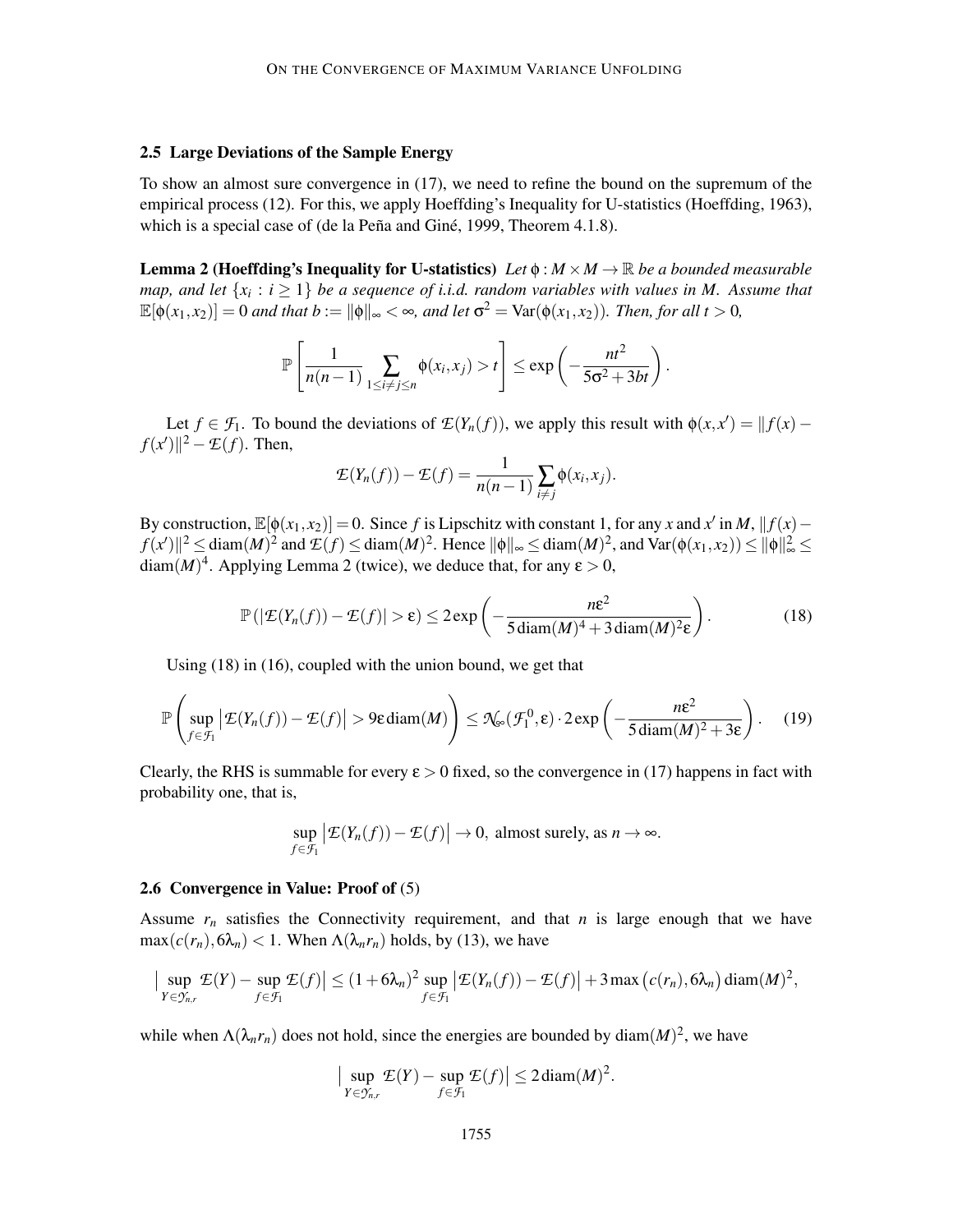Combining these inequalities, we deduce that

$$
\begin{aligned}\n\left| \sup_{Y \in \mathcal{Y}_{n,r}} \mathcal{E}(Y) - \sup_{f \in \mathcal{F}_1} \mathcal{E}(f) \right| &\leq 3 \max \left( c(r_n), 6\lambda_n \right) \operatorname{diam}(M)^2 \mathbb{I}_{\Lambda(\lambda_n r_n)} \\
&\quad + 2 \operatorname{diam}(M)^2 \mathbb{I}_{\Lambda(\lambda_n r_n)^c} \\
&\quad + (1 + 6\lambda_n)^2 \sup_{f \in \mathcal{F}_1} \left| \mathcal{E}(Y_n(f)) - \mathcal{E}(f) \right|. \tag{20}\n\end{aligned}
$$

Almost surely, the sum of the first two terms on the RHS tends to 0 by the fact that  $c(r) \rightarrow 0$  when  $r \rightarrow 0$ , and (7) since  $r_n$  satisfies the Connectivity requirement. The third term tends to 0 by (17). Hence, (5) is established.

## 2.7 Convergence in Solution: Proof of (6)

Assume  $r_n$  satisfies the Connectivity requirement, and that *n* is large enough that  $\lambda_n \leq 1/2$ . Let  $\hat{Y}_n$ denote any solution of Discrete MVU. When  $\Lambda(\lambda_n r_n)$  holds, there is  $\hat{f}_n \in \mathcal{F}_{1+\hat{\lambda}_n}$  such that  $\hat{Y}_n = \hat{f}_n r_n$ *Y<sub>n</sub>*( $\hat{f}_n$ ). Note that the existence of the interpolating function  $\hat{f}_n$  holds on  $\Lambda(\lambda_n r_n)$  for each fixed *n*, and that this does not imply the existence of an interpolating sequence  $(\hat{f}_n)_{n\geq 1}$ . That said, for each  $\omega$  in the event liminf<sub>*n*</sub> $\Lambda(\lambda_n r_n)$ , there exists a sequence  $\hat{f}_n(.;\omega)$  and an integer  $n_0(\omega)$  such that  $\hat{Y}_n = Y_n(\hat{f}_n)$  for all  $n \ge n_0(\omega)$ , that is, the sequence is interpolating a solution of Discrete MVU for all *n* large enough. In addition, when  $r_n$  satisfies the Connectivity requirement, then with probability one,  $\Lambda(\lambda_n r_n)$ <sup>c</sup> holds for only finitely many *n*'s by the Borel-Cantelli lemma, implying that, with probability one,  $\Lambda(\lambda_n r_n)$  holds infinitely often.

In fact, without loss of generality, we may assume that  $\hat{f}_n \in \mathcal{F}_{1+6\lambda_n}^0 \subset \mathcal{F}_{4}^0$ . Since  $\mathcal{F}_{4}^0$  is equicontinuous and bounded, it is compact for the topology of the supnorm by the Arzelà-Ascoli Theorem. Hence, any subsequence of  $\hat{f}_n$  admits a subsequence that converges in supnorm. And since  $\mathcal{F}_L^0$ increases with *L* and  $\mathcal{F}_1^0 = \bigcap_{L>1} \mathcal{F}_L^0$ , any accumulation point of  $(\hat{f}_n)$  is in  $\mathcal{F}_1^0$ .

In fact, if we define  $S_1^0 = S_1 \cap \mathcal{F}_1^0$ , then all the accumulation points of  $(\hat{f}_n)$  are in  $S_1^0$ . Indeed, we have

$$
\mathcal{E}(\hat{f}_n) = \mathcal{E}(\hat{f}_n) - \mathcal{E}(Y_n(\hat{f}_n)) + \mathcal{E}(Y_n(\hat{f}_n)),
$$

with

$$
\left|\mathcal{E}(\hat{f}_n)-\mathcal{E}(Y_n(\hat{f}_n))\right|\leq \sup_{f\in\mathcal{F}_1}\left|\mathcal{E}(Y_n(f))- \mathcal{E}(f)\right|\to 0,
$$

by (17), and

$$
\mathcal{L}(Y_n(\hat{f}_n)) = \sup_{Y \in \mathcal{Y}_{n,r_n}} \mathcal{L}(Y) \to \sup_{f \in \mathcal{F}_1} \mathcal{L}(f),
$$

by (5), almost surely as  $n \to \infty$ . Hence, if  $f_{\infty} = \lim_{k} \hat{f}_{n_k}$ , by continuity of  $\mathcal{I}$  on  $\mathcal{F}_4^0$ , we have

$$
\mathcal{E}(f_{\infty}) = \lim_{k} \mathcal{E}(\hat{f}_{n_k}) = \sup_{f \in \mathcal{F}_1} \mathcal{E}(f),
$$

and given that  $f_{\infty} \in \mathcal{F}_1^0$ , we have  $f_{\infty} \in \mathcal{S}_1^0$  by definition.

The fact that  $(\hat{f}_n)$  is compact with all accumulation points in  $S_1^0$  implies that

$$
\inf_{f \in S_1^0} \|\hat{f}_n - f\|_{\infty} \to 0,
$$
\n(21)

and since we have  $\max_{1 \le i \le n} ||\hat{y}_i - f(x_i)|| = ||\hat{f}_n(x_i) - f(x_i)|| \le ||\hat{f}_n - f||_{\infty}$ , this immediately implies (6). The convergence in (21) is a consequence of the following simple result.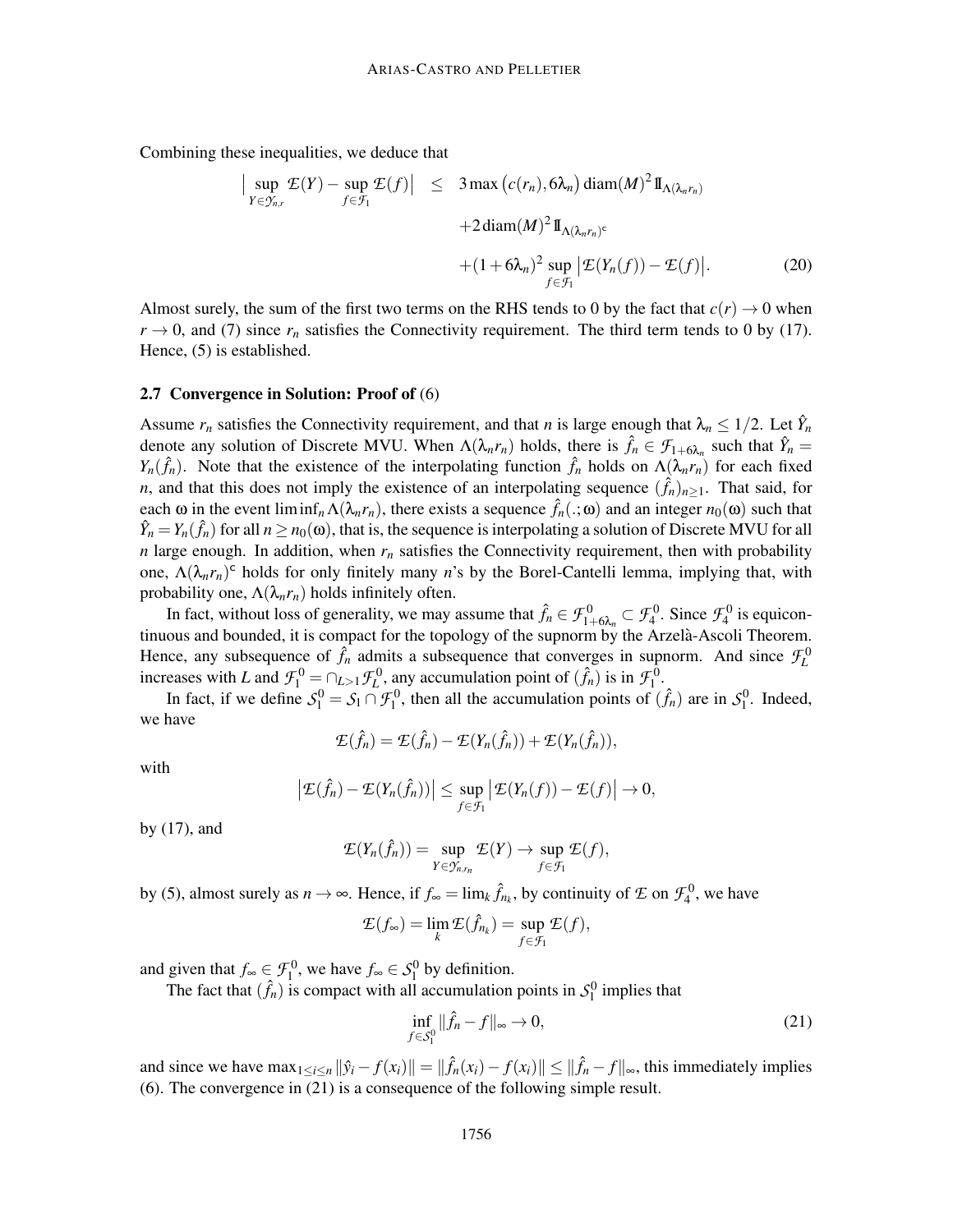**Lemma 3** Let  $(a_n)$  be a sequence in a compact metric space with metric  $\delta$ , that has all its accumu*lation points in a set A. Then*

$$
\inf_{a\in A}\delta(a_n,a)\to 0.
$$

**Proof** If this is not the case, then there is  $\epsilon > 0$  such that,  $\inf_{a \in A} \delta(a_n, a) \geq \epsilon$  for infinitely many *n*'s, denoted  $n_1 < n_2 < \cdots$ . The space being compact,  $(a_{n_k})$  has at least one accumulation point, which is in *A* by assumption. However, by construction,  $(a_{n_k})$  cannot have an accumulation point in *A*. This is a contradiction.

## 3. Quantitative Convergence Bounds

We obtained a general, qualitative convergence result for MVU in the preceding section and now specify some of the supporting arguments to obtain quantitative convergence speeds. This will require some (natural) additional assumptions on  $\mu$  and  $M$ . While the proof of a result like Theorem 1 is necessarily complex, we endeavored in making it as transparent and simple as we could. The present section is more technical, and the reader might choose to first read Section 4 to learn about the solutions to Continuum MVU, which imply consistency (and inconsistencies) for MVU as a dimensionality-reduction algorithm.

We consider two specific types of sets *M*:

- *Thin sets. M* is a *d*-dimensional compact, connected,  $C^2$  submanifold with  $C^2$  boundary (if nonempty). In addition,  $M \subset M_{\star}$ , where  $M_{\star}$  is a *d*-dimensional, geodesically convex  $C^2$ submanifold.
- *Thick sets. M* is a compact, connected subset that is the closure of its interior and has a  $C^2$ boundary.

The ambient space is  $\mathbb{R}^p$ . Note that our results are equally valid for piecewise smooth sets. Thin sets are a model for noiseless data, where that the data points are sampled from a submanifold. Note that they may have holes and boundaries. And thick sets are a model for noisy data, where that the data points are sampled from the vicinity of a submanifold.

An important example of thick sets are tubular neighborhoods of thin sets. For a set  $A \subset \mathbb{R}^p$  and  $\eta > 0$ , the  $\eta$ -neighborhood of *A* is the set of points in  $\mathbb{R}^p$  within Euclidean distance  $\eta$  of *A*, and is denoted  $B(A, \eta)$ . The reach of a set  $A \subset \mathbb{R}^p$  is defined in Federer (1959) as the largest  $\eta$  such that, for any  $x \in B(A, \eta)$  there is a unique point  $a \in A$  closest to x. We denote by  $\rho(A)$  the reach of A. Note that any thin set *A* has positive reach, which bounds its radius of curvature from below. While for any thick set *A*, ∂*A* is a thin set without boundary, for any  $\eta < \rho(A)$ ,  $\bar{B}(A,\eta)$  is a thick set, with boundary having reach ≥ ρ(*A*)−η.

In what follows,  $C$  and  $C_k$  denote constants that depend only on  $p$  and  $d$ , which may change with each appearance.

# 3.1 The Regularity Condition

The first thing we do is specify the function *c* in (3). When *M* is a thin set, we define  $r_M =$  $\min(\rho(M_*,\rho(M_*),\rho(M_*)),$  where by convention  $\rho(\emptyset) = \infty$ . And when *M* is a thick set, we let  $r_M = \rho(\partial M)$ .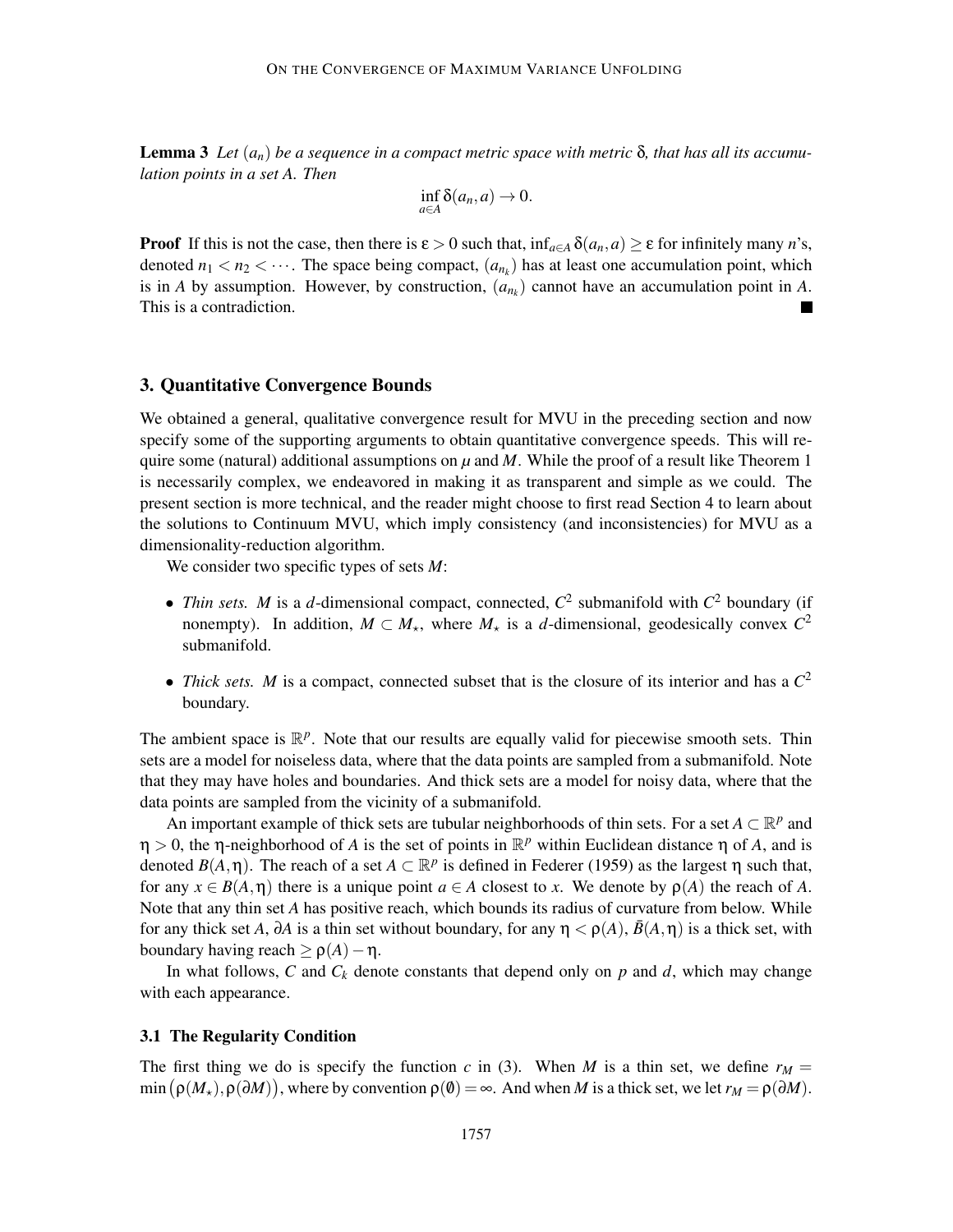The following result seems valid when  $r_M = \rho(M)$  in both cases, but the proof seems much more involved.

Lemma 4 *Whether M is a thin or a thick set,* (3) *is valid with*

$$
c(r) = \frac{4r}{r_M} 1\!\!1_{\{r < r_M/2\}} + 1\!\!1_{\{r \ge r_M/2\}}
$$

**Proof** We borrow results from Niyogi et al. (2008). Let *x*,  $x' \in M$  such that  $||x - x'|| \le r_M/2$ .

First, suppose that *M* is thick. Consider the (straight) line segment joining these two points. If this segment is included in *M*, then  $\delta_M(x, x') = ||x - x'||$ . Otherwise, it intersects ∂*M* in at least two points; among these points, let *z* be the closest to *x* and *z'* the closest to *x'*. Since ∂*M* has no boundary, it is geodesically convex, so that there is a geodesic on ∂*M*, denoted ξ, joining *z* and *z*<sup>'</sup>. Niyogi et al. (2008, Prp. 6.3) applies since  $||z - z'|| ≤ ||x - x'|| ≤ r_M/2 ≤ ρ(∂M)/2$ , and  $ρ(∂M)$ coincides with the condition number of  $\partial M$  as defined in Niyogi et al. (2008)—and denoted by  $\tau$ there. Hence, if  $\ell$  is the length of  $\xi$ , we have

$$
\ell \le \rho(\partial M) - \rho(\partial M) \sqrt{1 - \frac{2||z - z'||}{\rho(\partial M)}} \le ||z - z'|| + 4||z - z'||^2 / r_M,
$$
\n(22)

.

using the fact that  $\sqrt{1-t} \ge 1 - t/2 - t^2$  for all  $t \in [0,1]$  and  $r_M \le \rho(\partial M)$ . Let  $\gamma$  be the path made of ξ concatenated with the segments [*xz*] and [*z* ′ *x* ′ ]. If *L* is the length of γ, we have

$$
L = ||x - z|| + ||z' - x'|| + \ell
$$
  
\n
$$
\leq ||x - z|| + ||z' - x'|| + ||z - z'|| + 4||z - z'||^2/r_M
$$
  
\n
$$
\leq ||x - x'|| + 4||x - x'||^2/r_M,
$$

using the fact that  $x, z, z', x'$  are in that order on the line segment joining x and  $x'$ . This concludes the proof when *M* is thick.

When *M* is thin, we distinguish two cases. Either there is a geodesic joining *x* and  $x'$ , and Niyogi et al. (2008, Prp. 6.3) is directly applicable. Otherwise, *M* is not geodesically convex. Let  $\gamma_{\star}$  be a geodesic on *M*<sub>★</sub> joining *x* and *x*<sup>'</sup>. Necessarily, it hits the boundary ∂*M* in at least two points. Let z, z',  $\xi$  and  $\ell$  be defined as before. We again have (22). Let  $(xz)_*$  and  $(z'x')_*$  denote the arcs along  $\gamma_{\star}$  joining *x* and *z*, and *z'* and *x'*, respectively. Applying Niyogi et al. (2008, Prp. 6.3) to each arc, which is possible since  $r_M \leq \rho(M_\star)$ , we also have

length
$$
((xz)_*) \le ||x - z|| + 4||x - z||^2/r_M
$$
,  $length((z'x')_*) \le ||z' - x'|| + 4||z' - x'||^2/r_M$ .

Let γ be the curve made of concatenating these two arcs and ξ, and let *L* denote its length. We have

$$
L = \text{length}((xz)_{\star}) + \text{length}((z'x')_{\star}) + \ell
$$
  
\n
$$
\leq ||x - z|| + \frac{4||x - z||^2}{r_M} + ||z' - x'|| + \frac{4||z' - x'||^2}{r_M} + ||z - z'|| + \frac{4||z - z'||^2}{r_M}
$$
  
\n
$$
\leq ||x - x'|| + \frac{4||x - x'||^2}{r_M}.
$$

This concludes the proof when *M* is thin.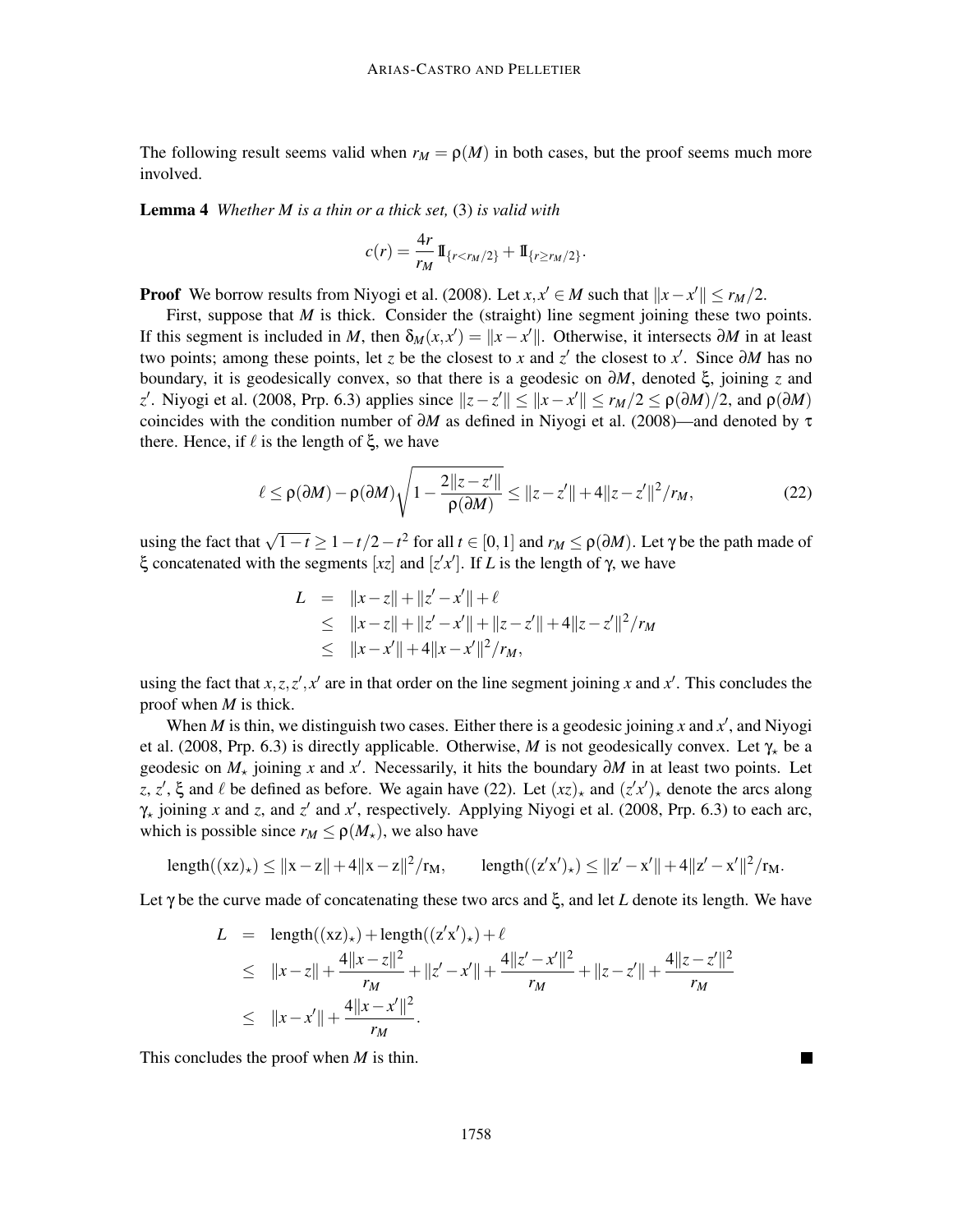#### 3.2 Covering Numbers and a Bound on the Neighborhood Radius

At what speed can we have  $r_n \to 0$  and still have (7) hold? This question is of practical importance, since the neighborhood radius may affect the output of MVU in a substantial way. Computationally, it is preferable to have *r<sup>n</sup>* small, so there are fewer constraints in (1). However, we already explained that  $r_n$  needs to be large enough that, at the very minimum, the resulting neighborhood graph is connected. In fact, we required the stronger condition (7).

To keep the exposition simple, we assume that  $\mu$  is comparable to the uniform distribution on *M*, that is, we assume that there is a constant  $\alpha > 0$  such that

$$
\mu(B(x,\eta)) \ge \alpha \operatorname{vol}_d(B(x,\eta) \cap M), \quad \forall x \in M, \forall \eta > 0,
$$
\n(23)

where  $\text{vol}_d$  denotes the *d*-dimensional Hausdorff measure and *d* denotes the Hausdorff dimension of *M*. We need the following result. Let  $\omega_d$  be the volume of the *d*-dimensional unit ball.

**Lemma 5** *Whether M is thin or thick, there is*  $C > 0$  *such that, for any*  $\eta \le r_M$  *and any*  $x \in M$ ,

$$
\text{vol}_d(B(x,\eta)\cap M)\geq C\eta^d.
$$

**Proof** It suffices to prove the result for  $x \in M \setminus \partial M$  and for  $\eta$  small enough.

*Thick set.* We first assume that *M* is thick. Take  $x \in M$  and  $\eta < r_M$ . If dist( $x, \partial M$ ) ≥  $\eta$ , then  $B(x, \eta) \subset M$  and the result follows immediately. Otherwise, let *u* be the metric projection of *x* onto  $\partial M$ , and define  $z = x + (η/4)(x−*u*)/||x−*u*||$ . By the triangle inequality,  $B(z,η/4) \subset B(x,η)$ . Also, by Federer (1959, Theorem 4.8), *u* is also the metric projection of  $z \in M$  onto  $\partial M$ , so that  $dist(z, \partial M) = ||z - u|| = ||x - u|| + \eta/4 > \eta/4$ . And, necessarily,  $z \in M$ , for otherwise the line segment joining *z* to *x* would intersect ∂*M*, and any point on that intersection would be closer to *z* than *u* is, which cannot be. Therefore,  $B(z, \eta/4) \subset B(x, \eta) \cap M$  and the result follows immediately.

*Thin set.* We now assume that *M* is thin. For  $y \in M$ , let  $T<sub>y</sub>$  be the tangent subspace of *M* at *y* and let  $\pi_y$  denote the orthogonal projection onto  $T_y$ . Because *M* is a  $C^2$  submanifold, for every  $y \in M$ , there is  $\varepsilon_y > 0$  such that  $\pi_y$  is a  $C^2$  diffeomorphism on  $K_y := B(y, \varepsilon_y) \cap M$ , with  $\pi_y^{-1}$  being 2-Lipschitz on  $\pi_v(K_v)$ —the latter comes from the fact that  $D_v\pi_v$  is the identity map and  $z \to D_z\pi_v$  is continuous. Since *M* is compact, there is  $y_1, \ldots, y_m \in M$ , with  $m < \infty$ , such that  $M \subset \bigcup_j B(y_j, \varepsilon_j/2)$ . Let  $\varepsilon =$  $\min_j \varepsilon_{y_j}$ , which is strictly positive. Let *y* be among the *y<sub>j</sub>*'s such that  $x \in B(y, \varepsilon_j/2)$ . Assuming that  $\eta < \varepsilon/2$ , we have that  $B(x, \eta) \subset B(y, \varepsilon_i)$ . Let  $U := B(y, \varepsilon_i)$ ,  $K = K_y$ ,  $T = T_y$  and  $\pi = \pi_y$  for short.

We first show that, if  $\partial M \cap K \neq \emptyset$  and  $W := \pi(\partial M \cap K)$ , then  $\rho(W) \ge \rho(\partial M)$ . Indeed, for any  $z, z' \in K$ , we have

$$
\textup{dist}(\pi(z')-\pi(z),\textup{Tan}(W,\pi(z)))\leq \textup{dist}(z'-z,\textup{Tan}(\partial M,z))\leq \frac{1}{2\rho(\partial M)}\|z'-z\|^2,
$$

where the first inequality follows from the facts that  $Tan(W, \pi(z)) = \pi(Tan(\partial M, z))$  and that  $\pi$  is 1-Lipschitz, and the second inequality from Federer (1959, Theorem 4.18) applied to ∂*M*. In turn, Federer (1959, Theorem 4.17) applied to *W* implies that  $\rho(W) \ge \rho(\partial M)$ .

We can now reason as we did for thick sets, but with a twist. To be sure, let  $a = \pi(x)$  and notice that  $B(a,\eta) \cap T = \pi(B(x,\eta)) \subset \pi(U)$  since  $B(x,\eta) \subset U$ . If dist $(a,W) > \eta/2$ ,  $B(a,\eta/2) \cap T \subset \pi(K)$ . If dist $(a, W) < \eta/2$ , let *b* be the metric projection of *a* onto *W* and define  $c = a + (\eta/8)(a - b)/\|a - b\|$ *b*<sup>k</sup>. Arguing exactly as we did for thick sets, we have that  $B(c, \eta/8) \cap T \subset B(a, \eta/2) \cap \pi(K)$ . Let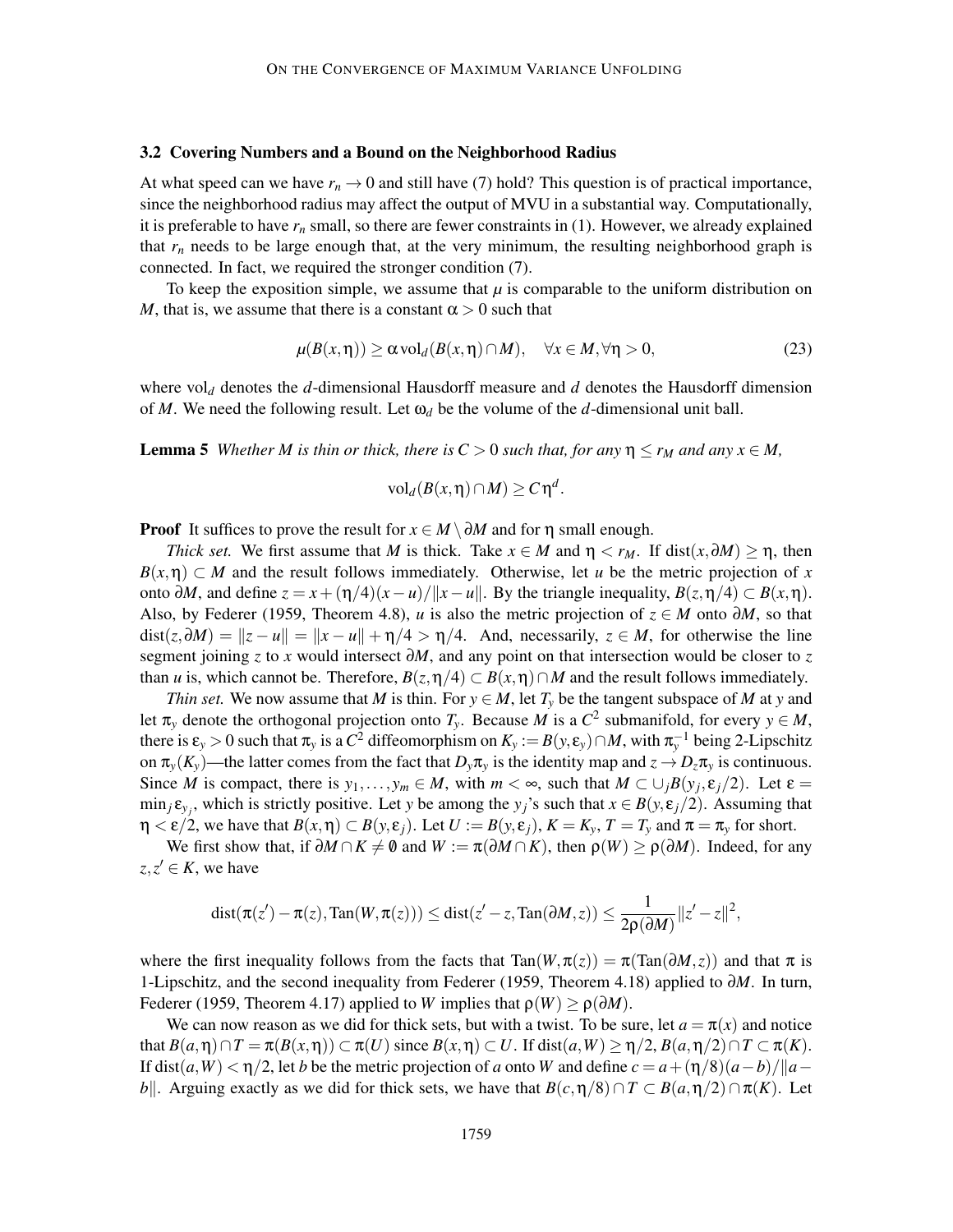$L = \pi^{-1}(B(c, \eta/8) \cap T)$ . Note that  $L \subset \pi^{-1}(B(a, \eta/2) \cap T) \cap K \subset B(x, \eta) \cap K \subset B(x, \eta) \cap M$ , since  $\pi$  is injective on *K* and  $\pi^{-1}$  is 2-Lipschitz on  $\pi(K)$ . In addition, since  $\pi$  is 1-Lipschitz on *K*, we have  $vol_d(L) \geq vol_d(\pi(L)) = vol_d(B(c, \eta/8) \cap T)$ . This immediately implies the result.  $\blacksquare$ 

When (23) is satisfied, and *M* is either thin or thick, we can provide sharp rates for  $r<sub>n</sub>$ . Just as we did in Section 2.1, we work with coverings of *M*. Let  $\mathcal{N}(M,\eta)$  denote the cardinality of a minimal η-covering of *M* for the Euclidean norm.

**Lemma 6** *Suppose*  $\eta \le r_M$ *. When M is thick,* 

$$
\mathcal{N}(M,\eta)\leq C\operatorname{vol}_p(M)\eta^{-p};
$$

*and when M is thin and*  $0 \le \sigma < \rho(M)$ *,* 

$$
\mathcal{N}(B(M,\sigma),\eta) \leq C \operatorname{vol}_d(M) \max(\sigma,\eta)^{p-d} \eta^{-p}.
$$

*The constant C depends only on p and d.*

**Proof** Suppose *M* is thick and let  $z_1, \ldots, z_{N_\eta}$  an  $\eta$ -packing of *M* of size  $N_\eta := \mathcal{N}(M, \eta)$ . Since  $B(z_i, \eta/2) \cap B(z_j, \eta/2) = \emptyset$  when  $i \neq j$ , we have

$$
\mathrm{vol}_p(M) \geq \sum_j \mathrm{vol}_p(B(z_j, \eta/2) \cap M) \geq N_{\eta} C_p \eta^p,
$$

where  $C_p$  is the constant in Lemma 5. The bound on  $N_n$  follows.

Suppose *M* is thin. When  $\sigma \le \eta/4$ , let  $z_1, \ldots, z_{N_{\eta/4}}$  an  $(\eta/4)$ -packing of *M*. Then by the triangle inequality,  $B(M, \sigma) \subset \cup_j B(z_j, \eta/2)$ , and therefore  $\mathcal{N}(B(M, \sigma), \eta) \leq N_{\eta/4}$ . When  $\sigma \geq \eta/4$ , let *z*<sub>1</sub>,...,*z<sub>N</sub>* be an ( $\eta$ /4)-packing of *B*(*M*, $\sigma - \eta$ /4). Since *B*(*z<sub>i</sub>*, $\eta$ /8)∩*B*(*z<sub>j</sub>*, $\eta$ /8) = 0 when *i* ≠ *j*, and  $B(z_i, \eta/8) \subset B(M, \sigma)$ , we have

$$
\text{vol}_p(B(M,\sigma)) \geq \sum_j \text{vol}_p(B(z_j,\eta/8)) = N\omega_p(\eta/8)^p.
$$

Hence,  $N \le \omega_p^{-1}(\eta/8)^{-p}$  vol<sub>p</sub> $(B(M, \sigma))$ . By Weyl's volume formula for tubes (Weyl, 1939), we have  $vol_p(B(M, \sigma)) \le C_1 vol_d(M) \sigma^{p-d}$  for a constant  $C_1$  depending on  $p$  and  $d$ . Then the result follows from the fact that, by the triangle inequality,  $B(M, \sigma) \subset \cup_j B(z_j, \eta/2)$ , so that  $\mathcal{N}(B(M, \sigma), \eta) \leq$ *N*.

We are now ready to take a closer look at (7). Let  $\eta_n$  be defined as in Section 2.1. By (23) and Lemma 5, we have  $p_{\eta} \ge C_1 \alpha \eta^d$ , and we have  $\mathcal{N}(M, \eta) \le C_2 \eta^{-d}$  by Lemma 6, where  $C_1$  and  $C_2$ depend only on *M*. Hence,

$$
\mathcal{N}(M,\eta)(1-p_{\eta})^n \leq C_2 \eta^{-d} \left(1 - C_1 \alpha \eta^d\right)^n \leq C_2 \eta^{-d} e^{-nC_1 \alpha \eta^d} \leq \frac{1}{n^2},
$$

when

$$
\eta^d \geq (C_1 \alpha n)^{-1} \log (C_2 \eta^{-d} n^2).
$$

We deduce that any  $r_n \gg r_n^{\dagger} := (\log(n)/n)^{1/d}$  satisfies (7) with any  $\lambda_n \to 0$  such that  $\lambda_n \gg r_n^{\dagger}/r_n$ .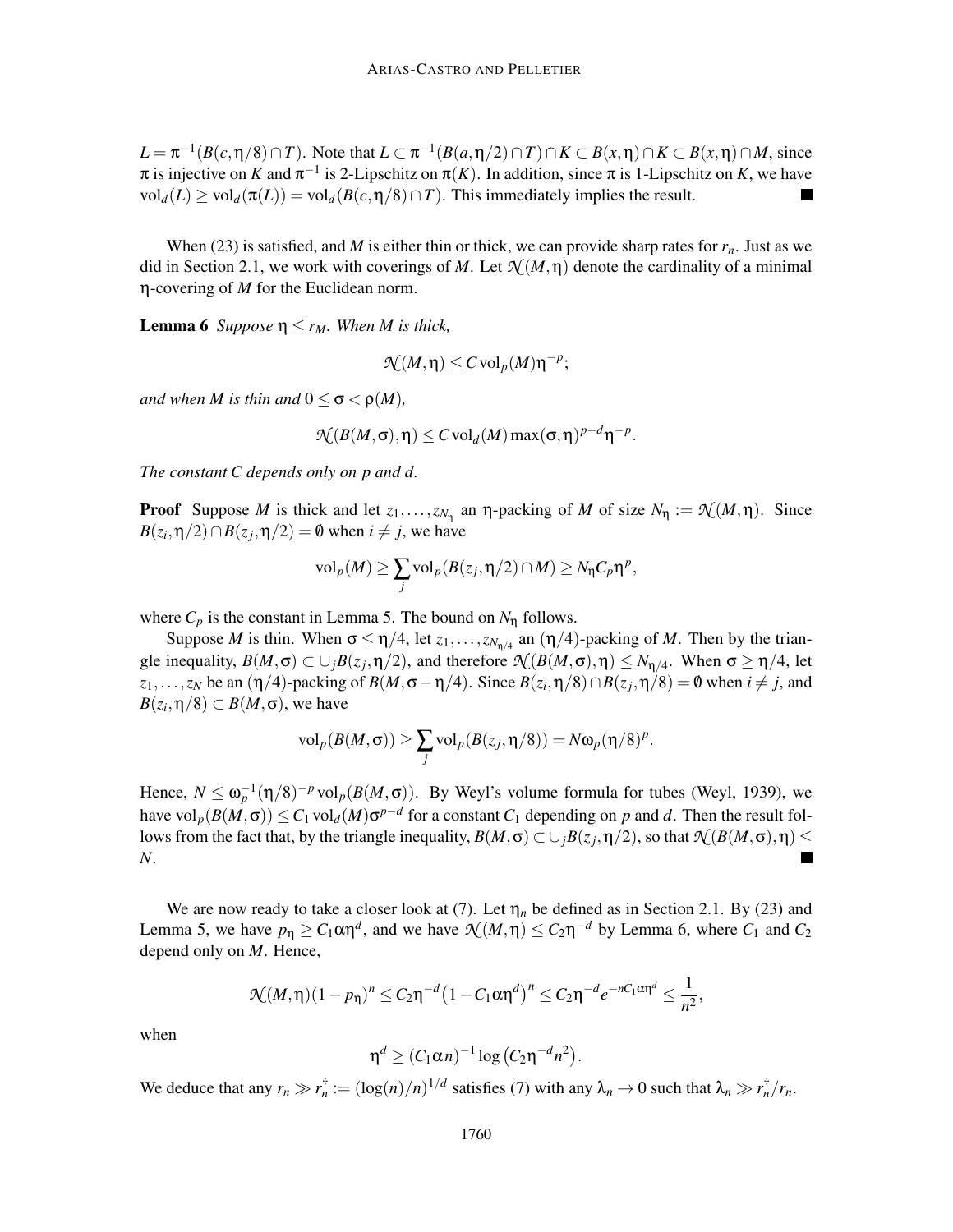#### 3.3 Packing Numbers of Lipschitz Functions on *M*

It appears necessary to provide a bound for  $\mathcal{N}_{\infty}(\mathcal{F}_1^0, \eta)$ . For this, we follow the seminal work of Kolmogorov and Tikhomirov (1961) on entropy bounds for classical functions classes (including Lipschitz classes). We provide details for completeness.

Lemma 7 *For any M compact, connected subset of* R *p satisfying* (3)*, there is a constant C such that*

$$
\log\mathcal{N}_{\! \! \! \! \! \circlearrowleft}(\mathcal{F}^0_1,\eta) \leq C\left(\log(1/\eta)+\mathcal{N}(M,\eta/C)\right),
$$

*for all*  $0 < \eta \leq 1$ *.* 

**Proof** Take  $0 < \varepsilon \le 1/\sqrt{p}$  and let  $C_0 = 2\sqrt{p}(2 + c(2))$ . For  $j = (j_1, \ldots, j_p) \in \mathbb{Z}^p$ , let  $Q_j =$  $\prod_{s=1}^{p}$  $S_{s=1}^p[j_s\epsilon,(j_s+1)\epsilon)$ . Let  $J=\{j:Q_j\cap M\neq\emptyset\}$ , which we see as a subgraph of the lattice for the  $2^p$ -nearest neighbor topology.

Note that  $|J| \leq C_1 \mathcal{N}(M, \varepsilon)$ . Indeed, let  $e_1, \ldots, e_{2^p}$  be the vertices of the unit hypercube of  $\mathbb{R}^p$ and let  $Z_s = e_s + (2\mathbb{Z})^p$ . Also, let  $Z_0 = (2\mathbb{Z})^p$ . By construction,  $Z_1, \ldots, Z_{2^p}$  is a partition of  $\mathbb{Z}^p$ . Therefore, there is *s* (say *s* = 1) such that  $|J \cap Z_s| \ge |J|/2^p$ . For each  $j \in J \cap Z_1$ , pick  $x_j \in Q_j \cap M$ . By construction, for any  $j \neq j'$  both in  $J \cap Z_1$ ,  $||x_j - x_{j'}|| > 2\varepsilon$ , so  $|J \cap Z_1|$  is smaller than the 2 $\varepsilon$ packing number of *M*, which is smaller than the ε-covering number of *M*.

Note also that  $\cup_j Q_j$  is connected because *M* is. Let  $\pi_1, \ldots, \pi_\ell$  be a sequence covering *J* and such that  $Q_{\pi_s}$  and  $Q_{\pi_{s-1}}$  are adjacent. A depth-first construction gives a sequence  $\pi$  of length at most  $\ell \le C_2 |J|$ , since each  $Q_j$  has a constant number (=  $2^p$ ) of adjacent hypercubes.

Let  $y_1, \ldots, y_m$  be an enumeration of the  $\varepsilon$ -grid  $(\varepsilon \mathbb{Z} \cap [-\text{diam}(M), \text{diam}(M)])^p$ . Note that  $m \leq$  $C_3 \varepsilon^{-p}$  and that, for each *s* there are at most  $C_4$  indices *t* such that  $||y_s - y_t|| \leq C_0 \varepsilon$ .

Consider the class *G* of piecewise-constant functions  $g : M \to \mathbb{R}^p$  of the form  $g(x) = y_{t_j}$  for all  $x \in Q_j \cap M$  and such that  $||y_{t_j} - y_{t_k}|| \le C_0 \varepsilon$  when  $Q_j$  and  $Q_k$  are adjacent. This is a subclass of the class of functions of the form  $g(x) = y_{t_{\pi(j)}}$  for all  $x \in Q_{\pi(j)}$  and such that  $||y_{t_{\pi(j)}} - y_{t_{\pi(j-1)}}|| \leq C_0 \varepsilon$ . The cardinality of the larger class is at most  $mC_4^{\ell-1}$ , since there are *m* possible values for  $y_{t_{\pi(1)}}$  and then, at each step along  $\pi$ , there at most  $C_4$  choices. Therefore,

$$
\log |\mathcal{G}| \leq \log m + \ell \log C_4
$$
  
\n
$$
\leq \log(C_3) + p \log(1/\epsilon) + C_2 C_1 \mathcal{N}(M, \epsilon) \log(C_4)
$$
  
\n
$$
\leq C_5 (\log(1/\epsilon) + \mathcal{N}(M, \epsilon)).
$$

For each *j*, choose  $z_j \in Q_j \cap M$ . Take any  $f \in \mathcal{F}_1^0$ . For each *j*, let  $t_j$  be such that  $||f(z_j) - y_{t_j}|| \le$  $\sqrt{p}$ **c** and let *g* be defined by  $g(x) = y_t$  for all  $x \in Q_j$ . Suppose  $Q_j$  and  $Q_k$  are adjacent, so that  $||z_j - z_k|| \leq 2\sqrt{p}\epsilon \leq 2$ . By the triangle inequality, (2) and (3), we have

$$
||y_{t_j} - y_{t_k}|| \le ||f(z_j) - f(z_k)|| + ||y_{t_j} - f(z_j)|| + ||y_{t_k} - f(z_k)||
$$
  
\n
$$
\le (1 + c(||z_j - z_k||)) ||z_j - z_k|| + \sqrt{p\epsilon} + \sqrt{p\epsilon}
$$
  
\n
$$
\le (1 + c(2))2\sqrt{p\epsilon} + 2\sqrt{p\epsilon}
$$
  
\n
$$
= C_0 \epsilon.
$$

so that *g*  $\in$  *G*. Moreover, for *x*  $\in$  *Q*<sub>*j*</sub>  $\cap$  *M*,

$$
||g(x)-f(x)|| = ||y_{t_j}-f(z_j)|| + ||f(z_j)-f(x)|| \le \sqrt{p}\varepsilon + (1+c(\sqrt{p}\varepsilon))\sqrt{p}\varepsilon \le (2+c(1))\sqrt{p}\varepsilon.
$$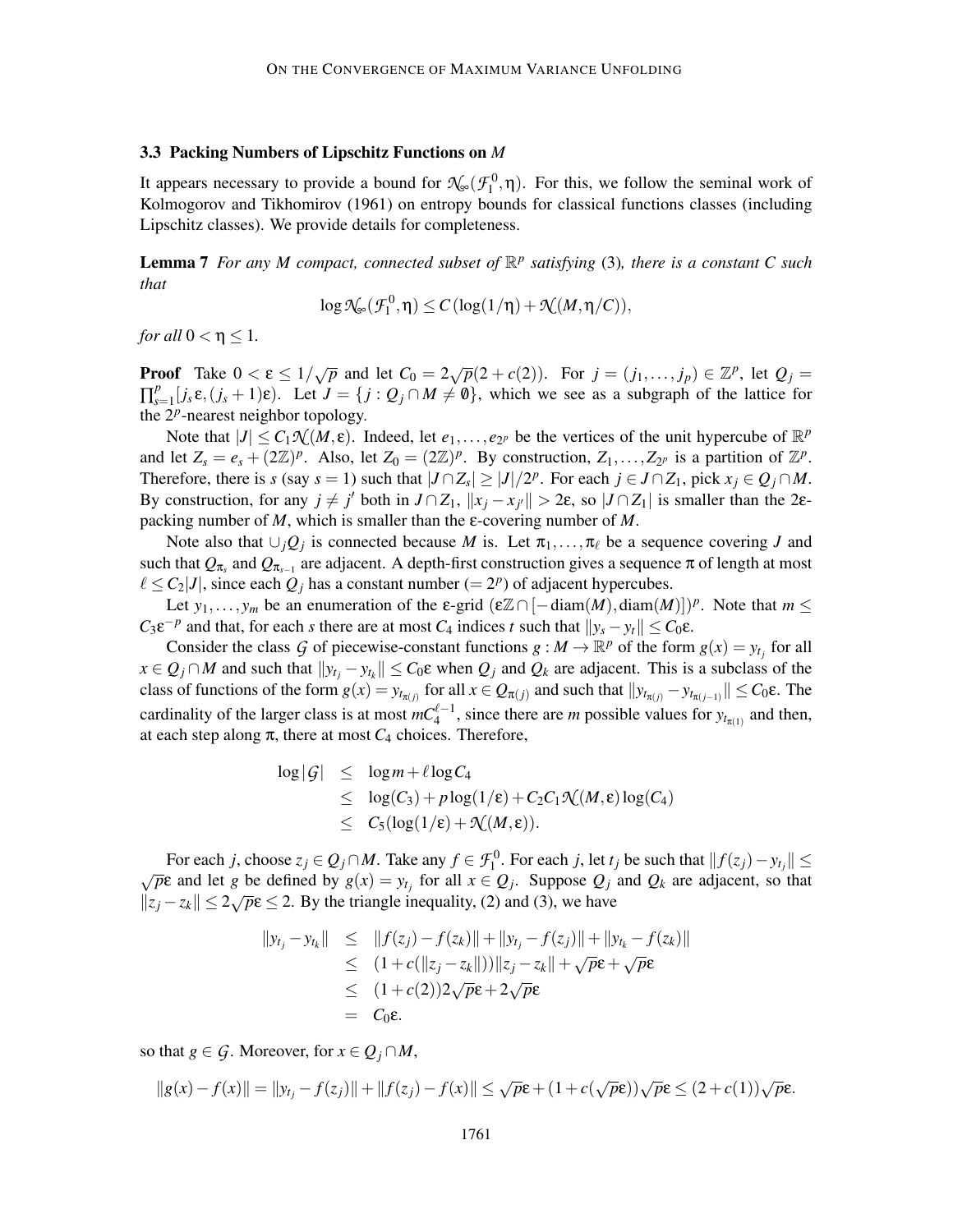The result follows from choosing  $\varepsilon = \eta/((2+c(1))\sqrt{p}).$ 

In particular, if *M* is thin or thick, we have

$$
\log \mathcal{N}_{\infty}(\mathcal{F}_1^0, \eta) \leq C \eta^{-d},
$$

 $\blacksquare$ 

by Lemma 6 (applied with  $\sigma = 0$  with *M* is thin) and Lemma 7. Recall that *d* is the intrinsic dimension of *M*.

#### 3.4 Quantitative Convergence Bound

From (19) and Lemma 7, there is a constant  $C > 0$  such that

$$
\mathbb{P}\left(\sup_{f\in\mathcal{F}_1}|\mathcal{E}(Y_n(f))-\mathcal{E}(f)|>Cn^{-1/(d+2)}\right)\leq \exp(-n^{-d/(d+2)}).
$$

Using this fact in (20), together with Lemma 4 and the order of magnitude for  $r<sub>n</sub>$  derived in Section 3.2, leads to a bound on the rate of convergence in (5) via the Borel-Cantelli Lemma.

Theorem 2 *Suppose that M is either thin or thick, of dimension d, and that* (23) *holds. Assume that*  $r_n \to 0$  *such that*  $r_n \gg r_n^{\dagger} := (\log(n)/(\alpha n))^{1/d}$  *and take any*  $a_n \to \infty$ *. Then, with probability one,* 

$$
\big|\sup\{\mathcal{E}(Y):Y\in\mathcal{Y}_{n,r_n}\}-\sup\{\mathcal{E}(f):f\in\mathcal{F}_1\}\big|\leq a_n\big(r_n+\frac{r_n^{\dagger}}{r_n}+n^{-1/(d+2)}\big),
$$

*for n large enough.*

We speculate that this convergence rate is not sharp and that the first term in brackets can be replaced by  $r_n^2$ . Indeed, we believe the result (Niyogi et al., 2008, Prop. 6.3) for approximating geodesics distances is not rate-optimal, leading to a loose Lemma 4, while we anticipate that, in fact,  $c(r) = O(r^2)$ .

Unfortunately, we do not have a quantitative bound on the rate of convergence of the solutions in (6).

# 4. Continuum MVU

Now that we established the convergence of Discrete MVU to Continuum MVU, we study the latter, and in particular its solutions. We mostly focus on the case where *M* is isometric to a Euclidean domain.

*Isometry assumption.* We assume that *M* is isometric to a compact, connected domain  $D \subset \mathbb{R}^d$ . Specifically, there is a bijection  $\psi : M \to D$  satisfying  $\delta_D(\psi(x), \psi(x')) = \delta_M(x, x')$  for all  $x, x' \in M$ .

As a glimpse of the complexity of the notion of isometry, and also for further reference, consider a domain *D* as above. Then the canonical inclusion *t* of *D* in  $\mathbb{R}^d$  is not necessarily an isometry between the metric spaces  $(D, \delta_D)$  and  $(\mathbb{R}^d, \|\cdot\|)$ . To see this, let *x* and *x*' be two points of *D*. Let  $\gamma$ be a shortest path connecting *x* to *x'* in *D*. Suppose that  $\iota : (D, \delta_D) \to (\mathbb{R}^d, ||\cdot||)$  is an isometry. Then,  $L(\iota \circ \gamma) = L(\gamma) = \delta_D(x, x') = ||\iota(x) - \iota(x')||$ . So the image path  $\iota \circ \gamma$  is a shortest path connecting  $\iota(x)$ to  $\iota(x')$ , hence a segment. Since this segment lies in  $\iota(D) = D$ , and since this holds for any pair of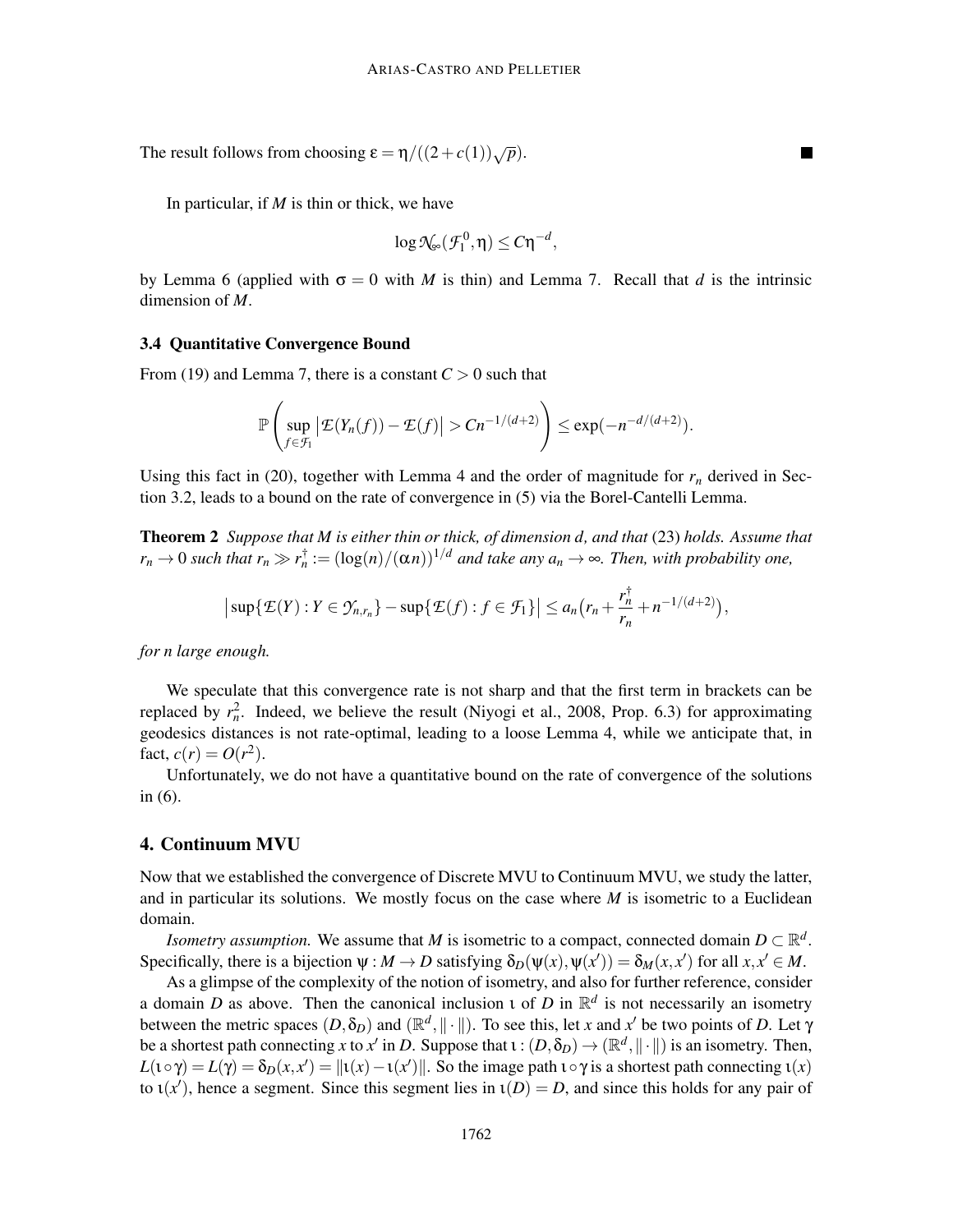points *x*, *x* ′ in *D*, this implies that *D* is convex. Conversely, if *D* is convex, the canonical inclusion ι is an isometry.

We start by showing that, in the case where *M* is isometric to a convex domain, then MVU recovers this convex domain modulo a rigid transformation, so that MVU is consistent is that case. The last part of the section is dedicated to a perturbation analysis that shows two things. First, that Continuum MVU changes slowly with the amount of noise, up to a point. And second, that when *M* is isometric to a domain that is not convex, MVU may not recover this domain. We provide some illustrative examples of that.

In the following, we identify  $\mathbb{R}^d$  with  $\mathbb{R}^d \times \{0\}^{p-d} \subset \mathbb{R}^p$ .

# 4.1 Consistency under the Convex Assumption

If we assume that *D* is convex, then MVU recovers *D* up to a rigid transformation, in the following sense. Recall that  $S_1$  is the solution space of Continuum MVU.

**Theorem 3** Suppose that M is isometric to a convex subset  $D \subset \mathbb{R}^d$  with isometry mapping  $\psi : M \to$ *D, and that* (23) *holds. Then*

$$
\mathcal{S}_1 = \{ \zeta \circ \psi : \zeta \in \mathrm{Isom}(\mathbb{R}^p) \}.
$$

**Proof** Note first that, since *D* is convex, its intrinsic distance coincides with the Euclidean distance of  $\mathbb{R}^d$ , that is,  $\delta_D = ||\cdot||$ . For all *f* in  $\mathcal{F}_1$ , we have

$$
\mathcal{L}(f) = \int_{M \times M} ||f(x) - f(x')||^2 \mu(\mathrm{d}x) \mu(\mathrm{d}x')
$$
\n
$$
\leq \int_{M \times M} \delta_M(x, x')^2 \mu(\mathrm{d}x) \mu(\mathrm{d}x')
$$
\n
$$
= \int_{M \times M} \delta_D(\psi(x), \psi(x'))^2 \mu(\mathrm{d}x) \mu(\mathrm{d}x')
$$
\n
$$
= \int_{M \times M} ||\psi(x) - \psi(x')||^2 \mu(\mathrm{d}x) \mu(\mathrm{d}x')
$$
\n
$$
= \int_{D \times D} ||z - z'||^2 (\mu \circ \psi^{-1})(\mathrm{d}z) (\mu \circ \psi^{-1})(\mathrm{d}z'),
$$

while

$$
\mathcal{E}(\psi) = \int_{D\times D} ||z-z'||^2 (\mu \circ \psi^{-1})(dz)(\mu \circ \psi^{-1})(dz').
$$

So

$$
\sup_{f\in\mathcal{F}_1}\mathcal{E}(f)=\mathcal{E}(\psi)=\int_{D\times D}\|z-z'\|^2(\mu\circ\psi^{-1})(dz)(\mu\circ\psi^{-1})(dz').
$$

Hence  $\psi \in S_1$ , and since  $\mathcal{L}(\zeta \circ \psi) = \mathcal{L}(\psi)$  for any isometry  $\zeta : \mathbb{R}^p \to \mathbb{R}^p$ ,

$$
\{\zeta\!\circ\!\psi: \zeta\in\mathrm{Isom}(\mathbb{R}^p)\}\subset\mathcal{S}_1.
$$

Now let  $f : M \to \mathbb{R}^p$  be a function in  $\mathcal{F}_1$  so that  $||f(x) - f(x')|| \le \delta_M(x, x')$  for any points *x* and  $x'$  in *M*. Suppose that *f* is not an isometry. Then there exists two points *x* and  $x'$  in *M* such that

$$
||f(x)-f(x')|| < \delta_M(x,x').
$$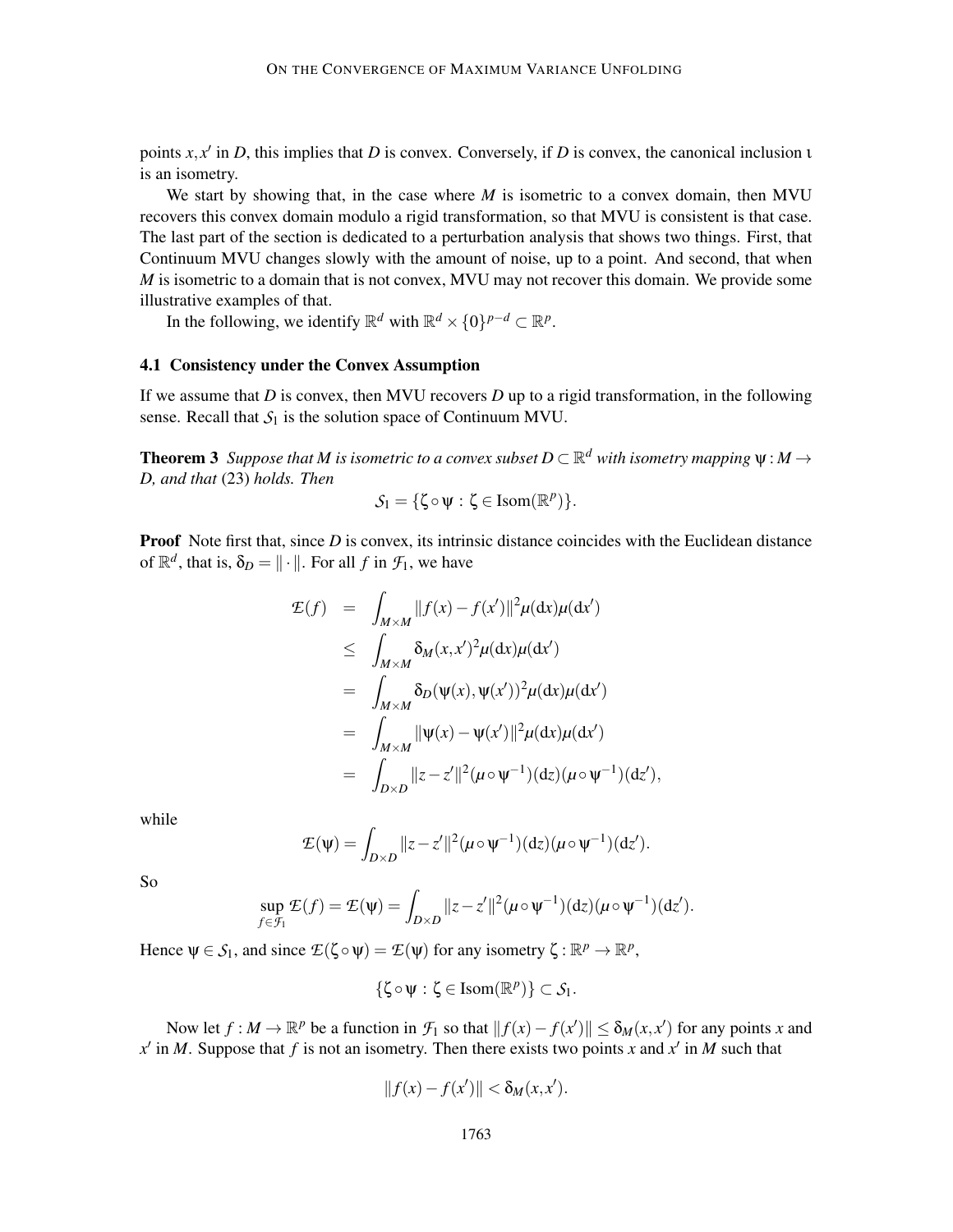By continuity of f, there exists a nonempty open subset U of  $M \times M$  containing  $(x, x')$  such that  $||f(z) - f(z')|| < \delta_M(z, z')$  for all  $(z, z')$  in *U*. In addition,  $\mu$ (*U*) > 0 by (23). Consequently

$$
\mathcal{E}(f) = \int_{M \times M \backslash U} ||f(x) - f(x')||^2 \mu(\mathrm{d}x) \mu(\mathrm{d}x') + \int_U ||f(x) - f(x')||^2 \mu(\mathrm{d}x) \mu(\mathrm{d}x')
$$
\n
$$
\leq \int_{M \times M} \delta_M(x, x')^2 \mu(\mathrm{d}x) \mu(\mathrm{d}x')
$$
\n
$$
= \sup_{f \in \mathcal{F}_1} \mathcal{E}(f).
$$

So any function *f* in  $\mathcal{F}_1$  which is not an isometry onto its image does not belong to  $\mathcal{S}_1$ .

At last, since for any isometry *f* in  $S_1$ , the map  $f \circ \psi^{-1} : \mathbb{R}^p \to \mathbb{R}^p$  is an isometry, there exists some isometry  $\zeta \in \text{Isom}(\mathbb{R}^p)$  such that  $f = \zeta \circ \psi$ , and we conclude that

$$
\{\zeta\!\circ\!\psi:\zeta\in\textnormal{Isom}(\mathbb{R}^p)\}=\mathcal{S}_1.
$$

In conclusion, MVU recovers the isometry when the domain *D* is convex. Note that this is also the case of Isomap.

#### 4.2 Noisy Setting

When the setting is noisy, with noise level  $\sigma \geq 0$ ,  $x_1, \ldots, x_n$  are sampled from  $\mu_{\sigma}$ , a (Borel) probability distribution on  $\mathbb{R}^p$  with support  $M_\sigma := \bar{B}(M,\sigma)$ , that is,  $M_\sigma$  is composed of all the points of  $\mathbb{R}^p$  that are at a distance at most σ from *M*. To speak of noise stability, we assume that  $\mu_σ$  converges weakly when  $\sigma \to 0$ . Let  $\mathcal{F}_{1,\sigma}$  denote the class of 1-Lipschitz functions on  $M_{\sigma}$ , and so on. Our simple perturbation analysis is plainly based on the fact that  $E$  is continuous with respect to the noise level, in the following sense. This immediately implies that MVU is tolerant to noise.

**Lemma 8** Let  $M \subset \mathbb{R}^p$  be of positive reach  $\rho(M) > 0$  and assume that  $\mu_{\sigma} \to \mu_0$  weakly when  $\sigma \to 0$ . *Then as*  $\sigma \rightarrow 0$ *, we have* 

$$
\sup_{f \in \mathcal{F}_{1,\sigma}} \mathcal{L}_{\sigma}(f) \to \sup_{f \in \mathcal{F}_1} \mathcal{L}(f),\tag{24}
$$

 $\blacksquare$ 

*and*

$$
\sup_{f \in S_{1,\sigma}} \inf_{g \in S_1} \sup_{x \in M_{\sigma}} \inf_{z \in M} ||f(x) - g(z)|| \to 0. \tag{25}
$$

**Proof** The metric projection  $\pi : B(M, \rho(M)) \to M$  with  $\pi(x) = \arg \min \{ ||x - x'|| : x' \in M \}$ , is welldefined and 1-Lipschitz (Federer, 1959, Theorem 4.8).

Consider any sequence  $\sigma_m \to 0$  with  $\sigma_m < \rho(M)$  for all  $m \ge 1$ , and let  $f_m \in S^0_{1, \sigma_m}$ . Let  $g_m$ denote the restriction of  $f_m$  to *M*. Since  $(g_m) \subset \mathcal{F}_1^0$  and  $\mathcal{F}_1^0$  is compact for the supnorm, it admits a convergent subsequence. Assume (*gm*) itself is convergent, without loss of generality. Then  $g_m \to g_*$ , with  $g_* \in \mathcal{F}_1^0$ . For  $x \in B(M, \rho(M))$ , define  $f_*(x) = g_*(\pi(x))$ . Then for  $x \in M_{\sigma_m}$ , we have

$$
||f_{\star}(x) - f_m(x)|| \le ||g_{\star}(\pi(x)) - g_m(\pi(x))|| + ||f_m(\pi(x)) - f_m(x)||
$$
  
\n
$$
\le ||g_{\star} - g_m||_{\infty} + ||\pi(x) - x||
$$
  
\n
$$
\le ||g_{\star} - g_m||_{\infty} + \sigma_m,
$$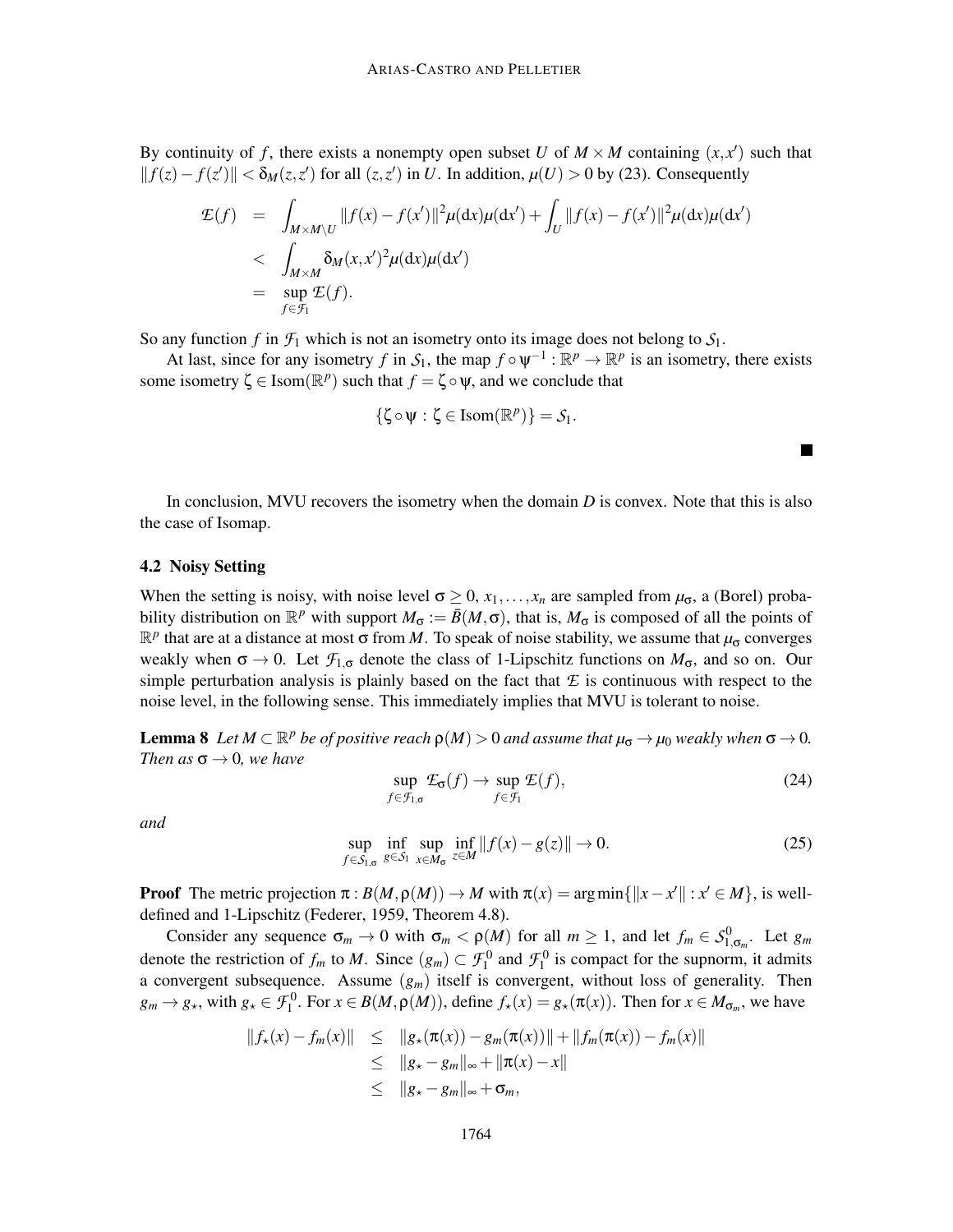since  $f_m \in \mathcal{F}_{1,\sigma_m}$  and the segment  $[\pi(x),x] \subset M_{\sigma_m}$ . The latter is due to  $\|\pi(x)-x\| \leq \sigma_m$  and  $B(\pi(x), \sigma_m) \subset M_{\sigma_m}$ , both by definition. Hence, as functions on  $M_{\sigma_m}$ , we have  $||f_*(x) - f_m(x)||_{\infty} \to 0$ , that is,

$$
\sup_{x\in M_{\sigma_m}}||f_\star(x)-f_m(x)||\to 0.
$$

By (14), again applied to functions on  $M_{\sigma_m}$  for a fixed *m*, we have

$$
\begin{array}{rcl}\n|\mathcal{E}_{\mathbf{\sigma}_m}(f_m) - \mathcal{E}_{\mathbf{\sigma}_m}(f_\star)| & \leq & 4||f_\star(x) - f_m(x)||_\infty \text{diam}(M_{\mathbf{\sigma}_m}) \\
& \leq & 4||f_\star(x) - f_m(x)||_\infty \text{diam}(B(M, \rho(M))) \\
&\to & 0,\n\end{array}
$$

and since  $f_{\star}$  does not depend on *m* and is bounded, we also have

$$
\mathcal{L}_{\mathbf{G}_m}(f_\star) \to \mathcal{L}(f_\star) = \mathcal{L}(g_\star) \le \sup_{\mathcal{F}_1} \mathcal{L}.\tag{26}
$$

Hence

$$
\sup_{\mathcal{F}_{1,\sigma_m}} \mathcal{E}_{\sigma_m} = \mathcal{E}_{\sigma_m}(f_m)
$$
\n
$$
= \mathcal{E}(f_\star) + \mathcal{E}_{\sigma_m}(f_\star) - \mathcal{E}(f_\star) + \mathcal{E}_{\sigma_m}(f_m) - \mathcal{E}_{\sigma_m}(f_\star)
$$
\n
$$
\leq \sup_{\mathcal{F}_1} \mathcal{E} + \mathcal{E}_{\sigma_m}(f_\star) - \mathcal{E}(f_\star) + \mathcal{E}_{\sigma_m}(f_m) - \mathcal{E}_{\sigma_m}(f_\star),
$$

and we deduce that

$$
\varlimsup_{m\to\infty}\sup_{\mathcal{F}_{1,\sigma_m}}\mathcal{E}_{\sigma_m}\leq \sup_{\mathcal{F}_1}\mathcal{E},
$$

and since this is true for all sequences  $\sigma_m \rightarrow 0$  (and *m* large enough), we have

$$
\overline{\lim_{\sigma \to 0}} \sup_{\mathcal{F}_{1,\sigma}} \mathcal{E}_{\sigma} \leq \sup_{\mathcal{F}_{1}} \mathcal{E}.
$$

For the reverse relation, choose  $g \in S_1$  and for  $x \in B(M, \rho(M))$  define  $f(x) = g(\pi(x))$ . As above, let  $\sigma_m \to 0$  with  $\sigma_m \le \rho(M)$ . Then  $f \in \mathcal{F}_{1,\sigma_m}$  by composition, so that

$$
\mathcal{E}_{\sigma_m}(f) \leq \sup_{\mathcal{F}_{1,\sigma_m}} \mathcal{E}_{\sigma_m}.
$$

On the other hand,

$$
\mathcal{L}_{\sigma_m}(f) \to \mathcal{L}(f) = \mathcal{L}(g) = \sup_{\mathcal{F}_1} \mathcal{L}.
$$

Hence,

$$
\sup_{\mathcal{F}_1} \mathcal{E} \leq \overline{\lim_{\sigma \to 0}} \sup_{\mathcal{F}_{1,\sigma}} \mathcal{E}_{\sigma}.
$$

This concludes the proof of (24).

Equation  $(25)$  is now proved based on  $(24)$  in the same way  $(6)$  is proved based on  $(5)$ , by contradiction. To be sure, assume (25) is not true. Then it is also not true for  $S^0_{1,\sigma}$  and  $S^0_1$ . Hence, there is  $\varepsilon > 0$ , a sequence  $\sigma_m \to 0$  and  $f_m \in S^0_{1,\sigma_m}$  such that

$$
\inf_{g\in\mathcal{S}_1^0}\sup_{x\in M_{\sigma_m}}\inf_{z\in M}\|f_m(x)-g(z)\|\geq \varepsilon,
$$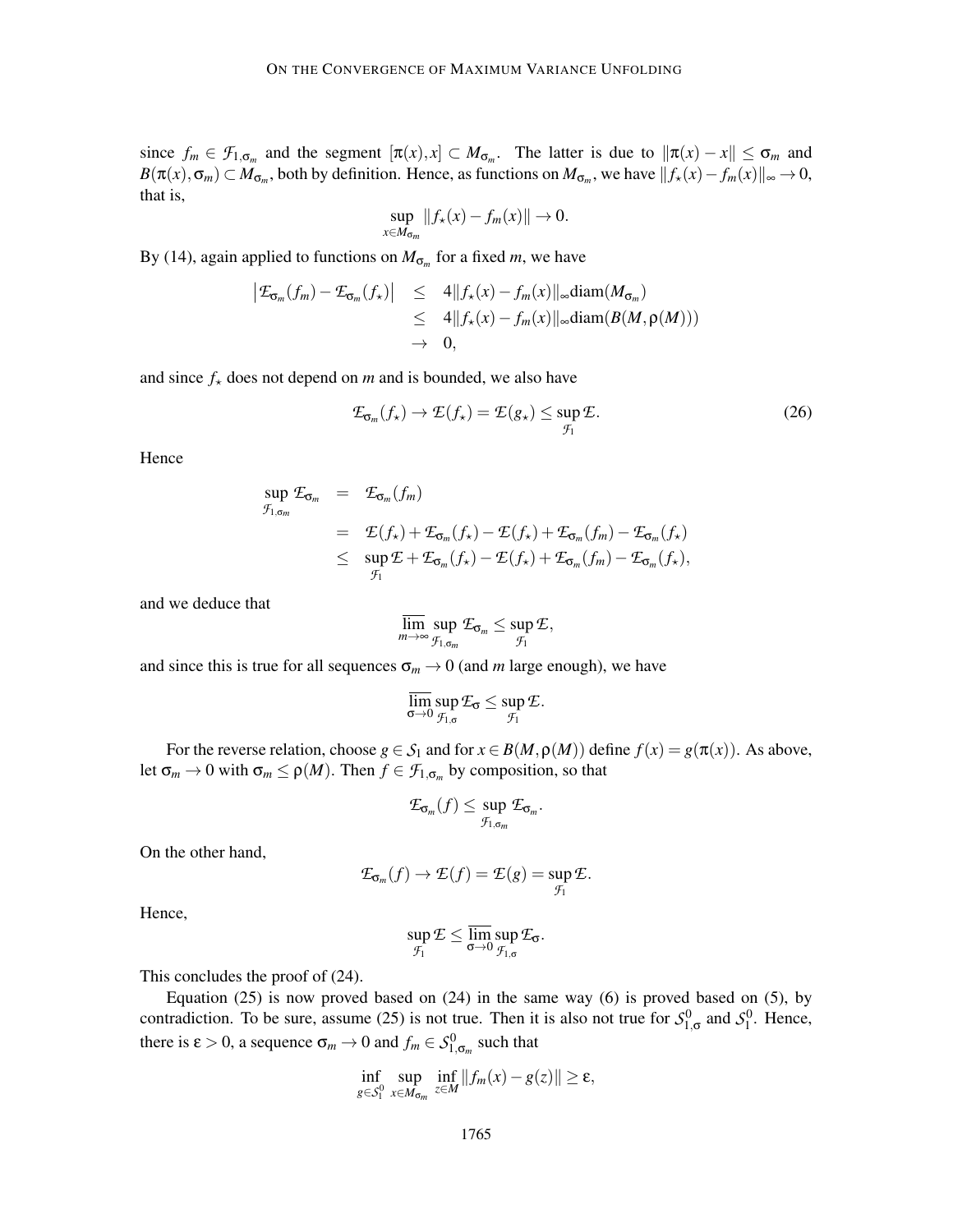for infinitely many *m*'s. Without loss of generality, we assume this is true for all *m*. For each *m*, let *g<sub>m</sub>* be the restriction of  $f_m$  to *M*. Then, taking a subsequence if needed,  $g_m \to g_* \in \mathcal{F}_1^0$  in supnorm. As before, define  $f_{\star}(x) = g_{\star}(\pi(x))$  for  $x \in B(M, \rho(M))$ . Following the same arguments, we have

$$
\sup_{x\in M_{\sigma_m}}||f_{\star}(x)-f_m(x)||\to 0.
$$

We also see that, necessarily,  $g_{\star} \in S_1^0$ , for otherwise the inequality in (26) would be strict and this would imply that (24) does not hold. Hence

$$
\sup_{x\in M_{\sigma_m}}||f_\star(x)-f_m(x)||\geq \sup_{x\in M_{\sigma_m}}\inf_{z\in M}||f_m(x)-g_\star(z)||\geq \inf_{g\in S_1^0}\sup_{x\in M_{\sigma_m}}\inf_{z\in M}||f_m(x)-g(z)||.
$$

This leads to a contradiction. Hence the proof of (25) is complete.

#### 4.3 Inconsistencies

We provide two emblematic situations where MVU fails to recover *D*. They are both consequences of MVU's robustness to noise. In both cases, we consider the simplest situation where  $M = D \subset \mathbb{R}^2$ and  $\mu$  is the uniform distribution. Note that  $\Psi$  is the identity function in this case, that is,  $\Psi(x) = x$ , and the Isometry Assumption is clearly satisfied. We use the same notation as in Section 4.2 and let  $\mu_{\sigma}$  denote the uniform distribution on  $M_{\sigma}$ . *Nonconvex without holes*. Suppose  $M_0 \subset \mathbb{R}^2$  is a curve homeomorphic to a line segment, but different from a line segment, and for  $\sigma > 0$ , let  $M_{\sigma}$  be the (closed)  $\sigma$ -neighborhood of  $M_0$ . We show that there is a numeric constant  $\sigma_0 > 0$  such that, when σ < σ0, ψ does not maximize the energy *E*σ. To see this, we use Lemma 8 to assert that *S*<sup>1</sup>,<sup>σ</sup> → *S*<sup>1</sup>,<sup>0</sup> in the sense of (25), and that  $\psi \notin S_{1,0}$ , because  $S_{1,0}$  is made of all the functions that map *M* to a line segment isometrically. So there is  $\sigma_0 > 0$  such that  $\psi \notin S_{1,\sigma}$  for all  $\sigma < \sigma_0$ . This also implies that no rigid transformation of  $\mathbb{R}^2$  is part of  $\mathcal{S}_{1,\sigma}$ . If we now let  $D = M = M_{\sigma}$  for some  $0 < \sigma < \sigma_0$ , we see that we do not recover *D* up to a rigid transformation.

*Convex boundary and convex hole.* Let  $K_a$  denote the axis-aligned ellipse of  $\mathbb{R}^2$  with semimajor axis length equal to *a* and perimeter equal to  $2\pi$ . Note that, necessarily,  $1 \le a < \pi/2$ , with the extreme cases being the unit circle  $(a = 1)$  and the interval  $[-\pi/2, \pi/2]$  swept twice  $(a = \pi/2)$ . Denote by  $b = b(a)$  the semi-minor axis length of  $K_a$ , implicitly defined by

$$
\int_0^{2\pi} \sqrt{a^2 \sin^2 t + b^2 \cos^2 t} \, dt = 2\pi.
$$

We have

$$
F(a) := \int_{K_a} ||x||^2 dx = \int_0^{2\pi} (a^2 \cos^2 t + b^2 \sin^2 t) \sqrt{a^2 \sin^2 t + b^2 \cos^2 t} dt.
$$

This daunting expression is much simplified when  $a = 1$ , in which case it is equal to  $2\pi$ , and when  $a = \pi/2$ , in which case it is equal to  $\pi^2/12$ . Since the former is larger than the latter, and *F* is continuous in *a*, there is  $a_{\star}$  such that, for  $a > a_{\star}$ ,  $F(a) < F(1)$ . (We actually believe that  $a_{\star} = 1$ .)

Fix  $a \in (a_\star, \pi/2)$  and let  $M_0 = K_a = \phi^{-1}(K_1)$ , where  $\phi : \mathbb{R}^2 \to \mathbb{R}^2$  sends  $x = (x_1, x_2)$  to  $\phi(x) =$  $(x_1/a, x_2/b)$ . Note that  $K_1$  is the unit circle. By the previous calculations and our choice for *a*, the identity function  $\psi$  is not part of  $S_{1,0}$ , since

$$
\mathcal{I}_0(\psi) = \frac{1}{\pi} \int_{M_0} ||x||^2 dx = \frac{1}{\pi} F(a) < \frac{1}{\pi} F(1) = 2 = \frac{1}{\pi} \int_{M_0} ||\phi(x)||^2 dx = \mathcal{I}_0(\phi).
$$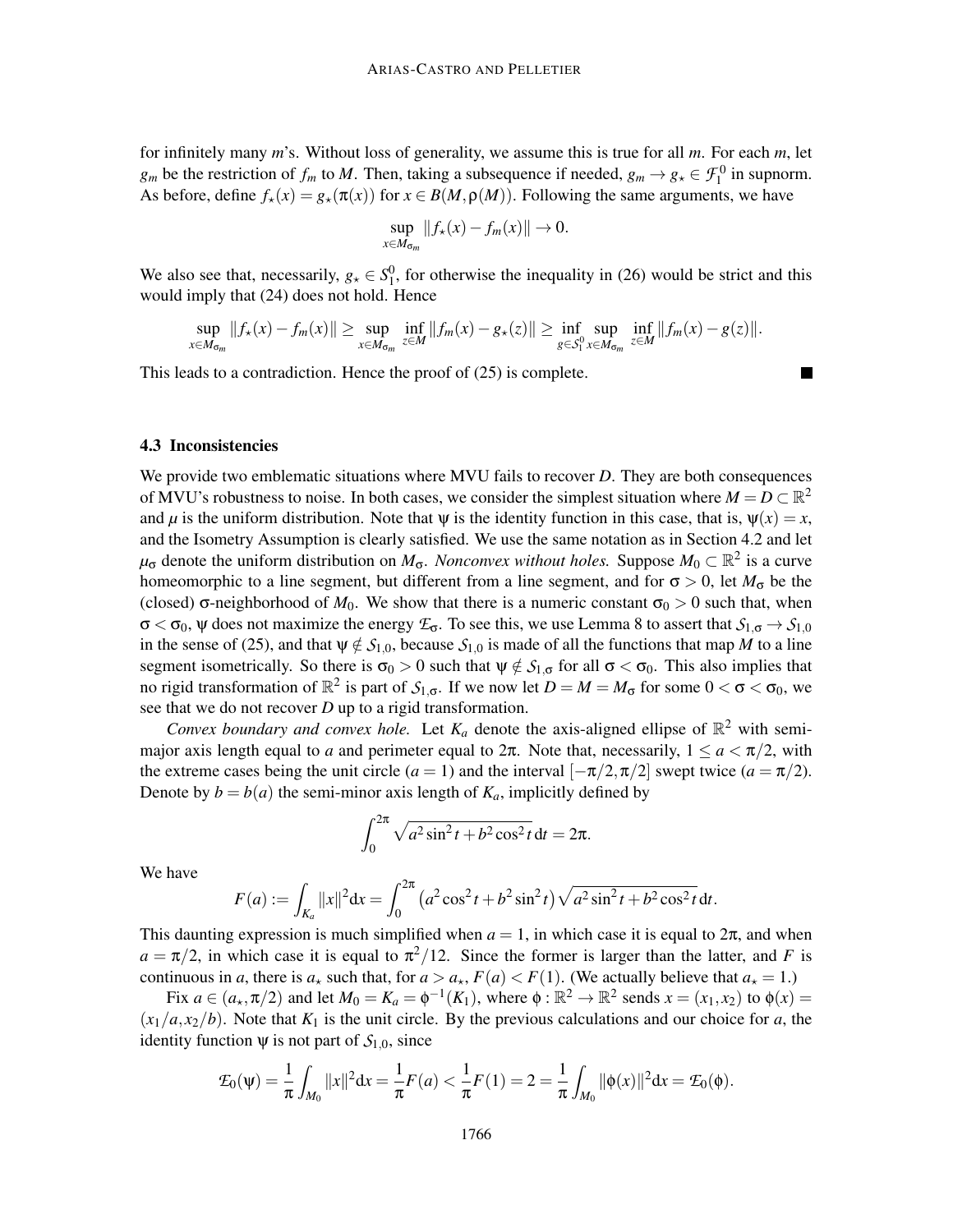As before, let  $M_{\sigma}$  be the (closed)  $\sigma$ -neighborhood of  $M_0$ . Again, there is a numeric constant  $\sigma_0 > 0$ such that, when  $\sigma < \sigma_0$ ,  $\psi$  does not maximize the energy  $\mathcal{F}_{\sigma}$ , and we conclude again that if  $D =$  $M = M_{\sigma}$ , MVU does not recover *D* up to a rigid transformation.

# 5. Discussion

We leave behind a few interesting problems.

- *Convergence rate for the solution(s)*. We obtained a convergence rate for the energy in Theorem 2, but no corresponding result for the solution(s). Such a result necessitates a fine examination of the speed at which the energy decreases near the space of maximizing functions.
- *Flattening property of MVU.* Assume that *M* satisfies the Isometry Assumption. Though we showed that MVU is not always consistent in the sense that it may not recover the domain *D* up to a rigid transformation, we believe that MVU always flattens the manifold *M* in this case, meaning that it returns a set *S* which is a subset of some *d*-dimensional affine subspace. If this were true, it would make MVU consistent in terms of dimensionality reduction!
- *Solution space in general.* As pointed out by Paprotny and Garcke (2012), and as we showed in Theorem 1, characterizing the solutions to Continuum MVU is crucial to understanding the behavior of Discrete MVU. In Theorem 3, we worked out the case where *M* is isometric to a convex set. What can we say when *M* is isometric to a sphere? Is MVU able to recover this isometry? This question is non-trivial even when  $M$  is isometric to a circle. In fact, showing that the energy over ellipses (of same perimeter) is maximized for a circle is not straightforward, as seen in Section 4.3.

We speculate that a similar analysis would show that (Discrete) Isomap (Tenenbaum et al., 2000) converges to Continuum Isomap (Zha and Zhang, 2007). We are curious about the correspondence between Continuum Isomap and Continuum MVU.

# Acknowledgments

This work was partially supported by a grant from the National Science Foundation (NSF DMS 09-15160) and by a grant from the French National Research Agency (ANR 09-BLAN-0051-01). We are grateful to two anonymous referees for their helpful comments and for pointing out some typos.

## **References**

- M. Belkin and P. Niyogi. Laplacian eigenmaps for dimensionality reduction and data representation. *Neural Computation*, 15(16):1373–1396, 2003.
- M. Belkin and P. Niyogi. Towards a theoretical foundation for laplacian-based manifold methods. In Peter Auer and Ron Meir, editors, *Learning Theory*, volume 3559 of *Lecture Notes in Computer Science*, pages 835–851. Springer Berlin / Heidelberg, 2005. ISBN 978-3-540-26556-6.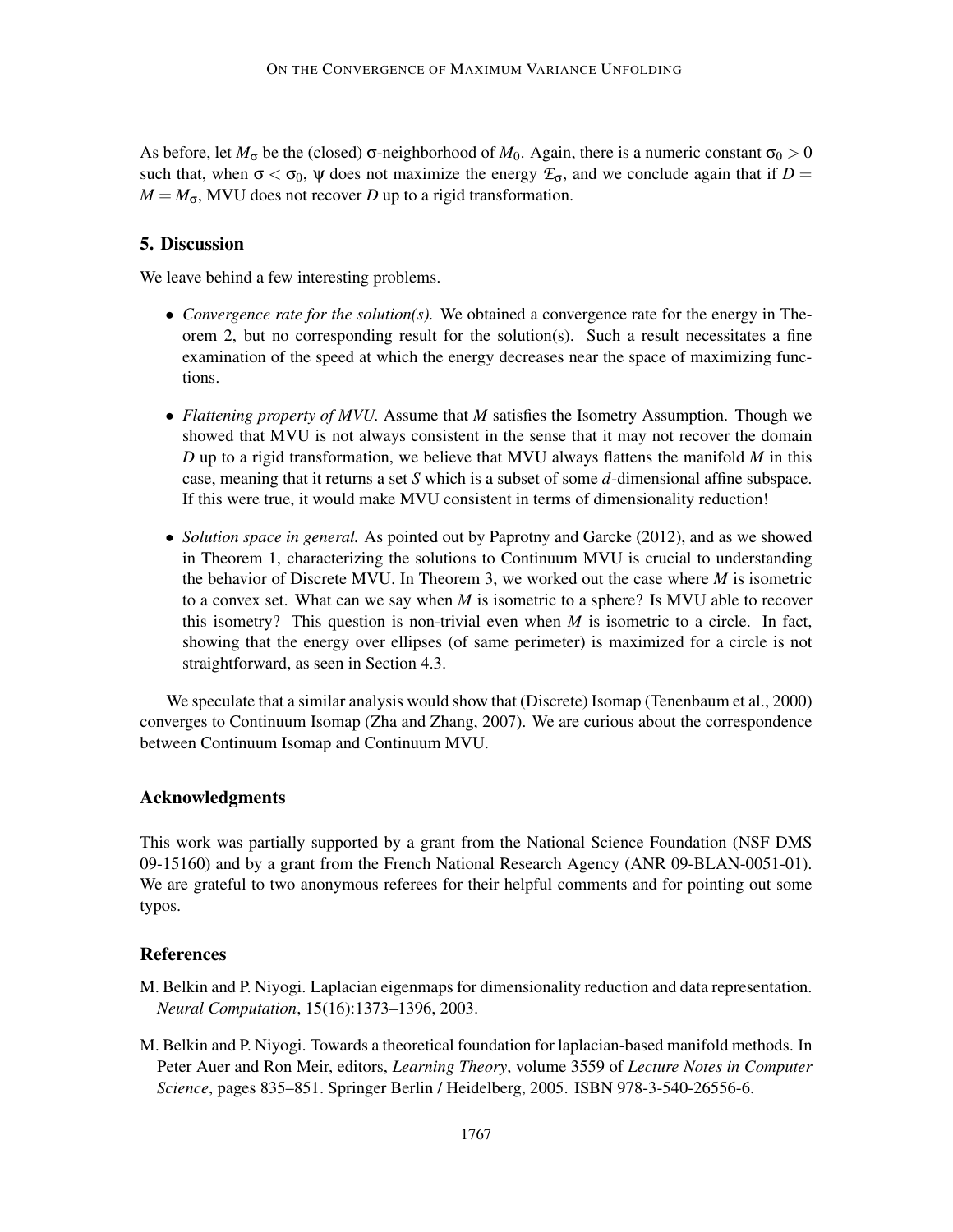- M. Bernstein, V. De Silva, J.C. Langford, and J.B. Tenenbaum. Graph approximations to geodesics on embedded manifolds. Technical report, Technical report, Department of Psychology, Stanford University, 2000.
- M. Brand. Charting a manifold. *Advances In Neural Information Processing Systems*, pages 985– 992, 2003.
- A. Brudnyi and Y. Brudnyi. *Methods Of Geometric Analysis In Extension And Trace Problems. Volume 1*, volume 102 of *Monographs in Mathematics*. Birkhäuser/Springer Basel AG, Basel, 2012. ISBN 978-3-0348-0208-6.
- D. Burago, Y. Burago, and S. Ivanov. *A Course In Metric Geometry*, volume 33 of *Graduate Studies in Mathematics*. American Mathematical Society, Providence, RI, 2001. ISBN 0-8218-2129-6.
- R.R. Coifman and S. Lafon. Diffusion maps. *Applied And Computational Harmonic Analysis*, 21 (1):5–30, 2006.
- V. H. de la Peña and E. Giné. *Decoupling*. Probability and its Applications (New York). Springer-Verlag, New York, 1999. ISBN 0-387-98616-2. From dependence to independence, Randomly stopped processes. *U*-statistics and processes. Martingales and beyond.
- D.L. Donoho and C. Grimes. Hessian eigenmaps: Locally linear embedding techniques for highdimensional data. *P. Natl. Acad. Sci. USA*, 100(10):5591–5596, 2003.
- H. Federer. Curvature measures. *Trans. Amer. Math. Soc.*, 93:418–491, 1959. ISSN 0002-9947.
- E. Giné and V. Koltchinskii. Empirical graph Laplacian approximation of Laplace-Beltrami operators: large sample results. In *High Dimensional Probability*, volume 51 of *IMS Lecture Notes Monogr. Ser.*, pages 238–259. Inst. Math. Statist., Beachwood, OH, 2006. doi: 10.1214/074921706000000888. URL http://dx.doi.org/10.1214/074921706000000888.
- Y. Goldberg, A. Zakai, D. Kushnir, and Y. Ritov. Manifold learning: the price of normalization. *J. Mach. Learn. Res.*, 9:1909–1939, 2008. ISSN 1532-4435.
- M. Hein, J.-Y. Audibert, and U. von Luxburg. From graphs to manifolds weak and strong pointwise consistency of graph laplacians. In Peter Auer and Ron Meir, editors, *Learning Theory*, volume 3559 of *Lecture Notes in Computer Science*, pages 470–485. Springer Berlin / Heidelberg, 2005. ISBN 978-3-540-26556-6.
- W. Hoeffding. Probability inequalities for sums of bounded random variables. *J. Amer. Statist. Assoc.*, 58:13–30, 1963. ISSN 0162-1459.
- A. N. Kolmogorov and V. M. Tikhomirov. ε-entropy and ε-capacity of sets in functional space. *Amer. Math. Soc. Transl. (2)*, 17:277–364, 1961. ISSN 0065-9290.
- U. Lang and V. Schroeder. Kirszbraun's theorem and metric spaces of bounded curvature. *Geom. Funct. Anal.*, 7(3):535–560, 1997. ISSN 1016-443X. doi: 10.1007/s000390050018. URL http://dx.doi.org/10.1007/s000390050018.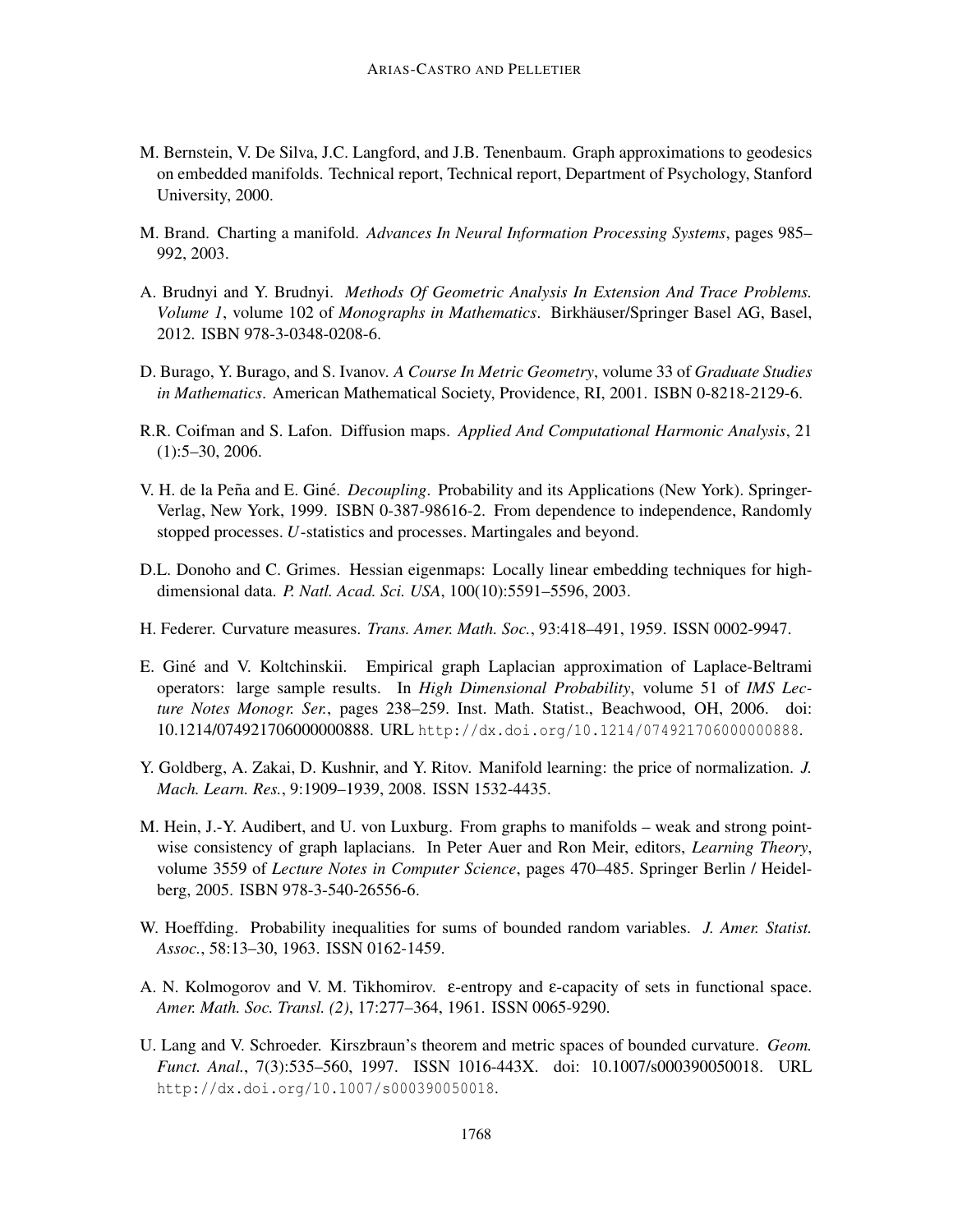- P. Niyogi, S. Smale, and S. Weinberger. Finding the homology of submanifolds with high confidence from random samples. *Discrete Comput. Geom.*, 39(1):419–441, 2008. ISSN 0179-5376. doi: http://dx.doi.org/10.1007/s00454-008-9053-2.
- A. Paprotny and J. Garcke. On a connection between maximum variance unfolding, shortest path problems and isomap. In *Fifteenth International Conference on Artificial Intelligence and Statistics*, 2012.
- D. Perrault-Joncas and M. Meila. Metric learning and manifolds: Preserving the intrinsic geometry. Technical report, Department of Statistics, University of Washington, 2012.
- S. Roweis and L. Saul. Nonlinear dimensionality reduction by locally linear embedding. *Science*, 290(5500):2323–2326, 2000.
- L.K. Saul, K.Q. Weinberger, J.H. Ham, F. Sha, and D.D. Lee. Semisupervised learning. In B. Schoelkopf, O. Chapelle, and A. Zien, editors, *Spectral Methods For Dimensionality Reduction*, pages 293–308. MIT Press, 2006.
- A. Singer. From graph to manifold laplacian: The convergence rate. *Applied and Computational Harmonic Analysis*, 21(1):128–134, 2006.
- A.K. Smith, X. Huo, and H. Zha. Convergence and rate of convergence of a manifold-based dimension reduction algorithm. In *Proceedings of Neural Information Processing Systems*, pages 1529–1536. Citeseer, 2008.
- J. B. Tenenbaum, V. de Silva, and J. C. Langford. A global geometric framework for nonlinear dimensionality reduction. *Science*, 290(5500):2319–2323, 2000.
- L.J.P. Van der Maaten, E.O. Postma, and H.J. Van den Herik. Dimensionality reduction: A comparative review. Technical report, Tilburg University, 2008.
- U. von Luxburg, M. Belkin, and O. Bousquet. Consistency of spectral clustering. *The Annals of Statistics*, 36(2):555–586, 2008.
- K. Q. Weinberger and Lawrence K. Saul. An introduction to nonlinear dimensionality reduction by maximum variance unfolding. In *National Conference on Artificial Intelligence (AAAI)*, volume 2, pages 1683–1686, 2006.
- K.Q. Weinberger, F. Sha, and L.K. Saul. Learning a kernel matrix for nonlinear dimensionality reduction. In *International Confernence on Machine Learning (ICML)*, page 106, 2004.
- K.Q. Weinberger, B.D. Packer, and L.K. Saul. Nonlinear dimensionality reduction by semidefinite programming and kernel matrix factorization. In *International Workshop on Artificial Intelligence and Statistics*, pages 381–388, 2005.
- H. Weyl. On the volume of tubes. *Amer. J. Math.*, 61(2):461–472, 1939. ISSN 0002-9327.
- Q. Ye and W. Zhi. Discrete hessian eigenmaps method for dimensionality reduction. Technical report, Department of Mathematics, University of Kentucky, 2012.